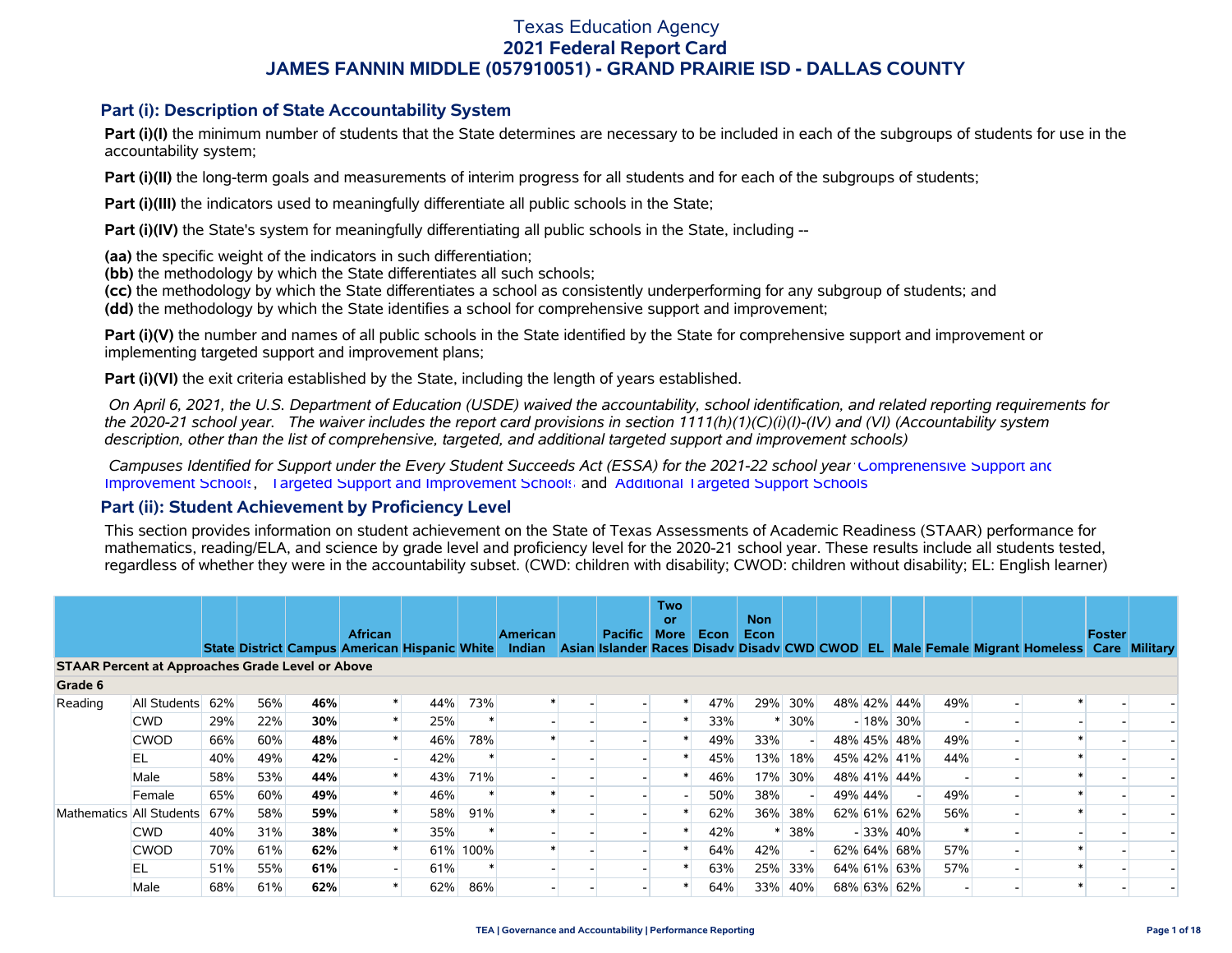|                      |                          |     |     |         |                          |        |        |                 |        |                          | Two<br><b>or</b>         |        | <b>Non</b> |                          |         |         |                          |                          |                          |                                                                                                                                                |               |        |
|----------------------|--------------------------|-----|-----|---------|--------------------------|--------|--------|-----------------|--------|--------------------------|--------------------------|--------|------------|--------------------------|---------|---------|--------------------------|--------------------------|--------------------------|------------------------------------------------------------------------------------------------------------------------------------------------|---------------|--------|
|                      |                          |     |     |         | <b>African</b>           |        |        | <b>American</b> |        | Pacific More Econ        |                          |        | Econ       |                          |         |         |                          |                          |                          |                                                                                                                                                | <b>Foster</b> |        |
|                      |                          |     |     |         |                          |        |        |                 |        |                          |                          |        |            |                          |         |         |                          |                          |                          | State District Campus American Hispanic White Indian Asian Islander Races Disady Disady CWD CWOD EL Male Female Migrant Homeless Care Military |               |        |
| Mathematics Female   |                          | 66% | 55% | 56%     | $\ast$                   | 52%    | $\ast$ | $\ast$          |        |                          | $\overline{\phantom{a}}$ | 58%    | 38%        | $\ast$                   | 57% 57% |         | $\overline{a}$           | 56%                      |                          |                                                                                                                                                |               |        |
| Grade 7              |                          |     |     |         |                          |        |        |                 |        |                          |                          |        |            |                          |         |         |                          |                          |                          |                                                                                                                                                |               |        |
| Reading              | All Students             | 69% | 61% | 45%     | 43%                      | 45%    | 60%    | ∗               | $\ast$ | $\overline{a}$           | $\overline{\phantom{a}}$ | 44%    |            | 56% 44%                  |         |         | 45% 40% 40%              | 53%                      | $\overline{a}$           | 13%                                                                                                                                            |               |        |
|                      | <b>CWD</b>               | 34% | 28% | 44%     | $\overline{a}$           | 42%    | $\ast$ |                 |        | $\overline{\phantom{a}}$ | $\overline{\phantom{a}}$ | 41%    |            | $* 44%$                  |         |         | $-31\%$ 21%              | 73%                      | $\overline{\phantom{a}}$ |                                                                                                                                                |               |        |
|                      | <b>CWOD</b>              | 73% | 65% | 45%     | 43%                      | 45%    | $\ast$ | $\ast$          | $\ast$ |                          | $\overline{\phantom{a}}$ | 44%    | 53%        |                          |         |         | 45% 41% 42%              | 49%                      | $\overline{\phantom{a}}$ | 14%                                                                                                                                            |               | $\ast$ |
|                      | EL                       | 46% | 50% | 40%     |                          | 39%    |        |                 |        |                          |                          | 39%    |            | 50% 31%                  |         |         | 41% 40% 35%              | 48%                      | $\overline{\phantom{a}}$ | 0%                                                                                                                                             |               |        |
|                      | Male                     | 64% | 54% | 40%     | 40%                      | 40%    |        |                 |        |                          | $\overline{\phantom{a}}$ | 40%    | 40%        | 21%                      |         |         | 42% 35% 40%              | $\sim$                   | $\overline{a}$           | 13%                                                                                                                                            |               |        |
|                      | Female                   | 73% | 69% | 53%     | $\ast$                   | 51%    |        |                 | ∗      |                          | $\overline{\phantom{a}}$ | 50%    |            | 75% 73%                  | 49% 48% |         |                          | 53%                      |                          |                                                                                                                                                |               | $\ast$ |
|                      | Mathematics All Students | 55% | 44% | 38%     | 43%                      | 38%    | $\ast$ | $\ast$          | $\ast$ | $\overline{a}$           |                          | 38%    | 47%        | 29%                      |         |         | 40% 34% 40%              | 36%                      | $\overline{a}$           | 43%                                                                                                                                            |               | $\ast$ |
|                      | <b>CWD</b>               | 31% | 19% | 29%     |                          | 30%    |        |                 |        |                          | $\overline{\phantom{a}}$ | 24%    | *          | 29%                      |         |         | - 15% 23%                | 36%                      |                          | ∗                                                                                                                                              |               |        |
|                      | <b>CWOD</b>              | 58% | 47% | 40%     | 43%                      | 39%    | $\ast$ | $\ast$          | $\ast$ | $\overline{a}$           | $\blacksquare$           | 40%    | 42%        | $\overline{\phantom{a}}$ |         |         | 40% 36% 43%              | 35%                      | $\overline{a}$           | 50%                                                                                                                                            |               | $\ast$ |
|                      | EL                       | 34% | 38% | 34%     |                          | 33%    | $\ast$ | $\ast$          | $\ast$ |                          |                          | 34%    | 40%        | 15%                      |         |         | 36% 34% 33%              | 36%                      | $\overline{a}$           | 20%                                                                                                                                            |               | $\ast$ |
|                      | Male                     | 54% | 43% | 40%     | 60%                      | 40%    |        |                 |        | $\overline{\phantom{a}}$ |                          | 41%    | 33%        | 23%                      |         |         | 43% 33% 40%              | $\overline{\phantom{a}}$ | $\overline{a}$           | 43%                                                                                                                                            |               |        |
|                      | Female                   | 55% | 46% | 36%     | $\ast$                   | 35%    | $\ast$ | $\ast$          | $\ast$ |                          |                          | 33%    |            | 67% 36%                  | 35% 36% |         | $\overline{a}$           | 36%                      | $\sim$                   |                                                                                                                                                |               | $\ast$ |
| Grade 8              |                          |     |     |         |                          |        |        |                 |        |                          |                          |        |            |                          |         |         |                          |                          |                          |                                                                                                                                                |               |        |
| Reading              | All Students             | 73% | 59% | 52%     | $\ast$                   | 53%    | 53%    | $\ast$          | $\ast$ | $\overline{\phantom{a}}$ | $\ast$                   | 52%    |            | 51% 30%                  |         |         | 55% 48% 49%              | 55%                      | $\sim$                   | 40%                                                                                                                                            |               |        |
|                      | <b>CWD</b>               | 38% | 31% | 30%     | $\overline{a}$           | 27%    | 40%    | $\ast$          | $\ast$ |                          | $\ast$                   | 30%    | ∗          | 30%                      |         |         | $-0\%$ 38%               | 27%                      |                          | $\ast$                                                                                                                                         |               |        |
|                      | <b>CWOD</b>              | 77% | 62% | 55%     | $\ast$                   | 55%    | 57%    |                 | $\ast$ | $\overline{\phantom{a}}$ | $\overline{\phantom{a}}$ | 55%    | 53%        | $\overline{\phantom{a}}$ |         |         | 55% 50% 50%              | 60%                      | $\sim$                   | 38%                                                                                                                                            |               |        |
|                      | EL                       | 49% | 54% | 48%     |                          | 49%    | 44%    |                 | $\ast$ |                          | $\overline{\phantom{a}}$ | 49%    | 43%        | 0%                       |         |         | 50% 48% 45%              | 51%                      | $\overline{a}$           | 29%                                                                                                                                            |               |        |
|                      | Male                     | 67% | 55% | 49%     | $\ast$                   | 51%    | 56%    | $\ast$          | $\ast$ |                          |                          | 51%    | 40%        | 38%                      |         |         | 50% 45% 49%              | $\overline{\phantom{a}}$ | $\overline{\phantom{a}}$ |                                                                                                                                                |               |        |
|                      | Female                   | 78% | 63% | 55%     | $\ast$                   | 55%    | 50%    |                 |        |                          | $\ast$                   | 54%    | 67%        | 27%                      |         | 60% 51% | $\overline{\phantom{a}}$ | 55%                      | $\overline{a}$           | 43%                                                                                                                                            |               |        |
|                      | Mathematics All Students | 61% | 54% | 43%     | $\ast$                   | 42%    | 42%    |                 |        |                          | $\ast$                   | 42%    | 46%        | 36%                      |         |         | 44% 39% 40%              | 46%                      | $\overline{\phantom{a}}$ | 40%                                                                                                                                            |               |        |
|                      | <b>CWD</b>               | 34% | 28% | 36%     | $\overline{a}$           | 29%    | 40%    | $\ast$          | $\ast$ |                          | $\ast$                   | 37%    |            | $* 36%$                  |         |         | $-17\%$ 50%              | 29%                      | $\sim$                   | $\ast$                                                                                                                                         |               |        |
|                      | <b>CWOD</b>              | 64% | 56% | 44%     | $\ast$                   | 43%    | 43%    |                 | $\ast$ |                          |                          | 43%    | 47%        |                          |         |         | 44% 40% 39%              | 48%                      |                          | 38%                                                                                                                                            |               |        |
|                      | EL                       | 41% | 46% | 39%     | $\overline{a}$           | 38%    | 56%    |                 | $\ast$ | н.                       | $\overline{\phantom{a}}$ | 38%    | 48%        | 17%                      |         |         | 40% 39% 36%              | 42%                      | $\sim$                   | 29%                                                                                                                                            |               |        |
|                      | Male                     | 59% | 50% | 40%     | $\ast$                   | 37%    | 56%    | $\ast$          | $\ast$ |                          |                          | 42%    | 32%        | 50%                      |         |         | 39% 36% 40%              | $\overline{\phantom{a}}$ |                          |                                                                                                                                                |               |        |
|                      | Female                   | 63% | 57% | 46%     | $\ast$                   | 46%    | 30%    |                 |        | $\blacksquare$           | $\ast$                   | 43%    | 67%        | 29%                      |         | 48% 42% |                          | 46%                      | $\overline{a}$           | 43%                                                                                                                                            |               |        |
| Science              | All Students             | 67% | 60% | 54%     | $\ast$                   | 54%    | 58%    | $\ast$          |        |                          | $\ast$                   | 55%    | 53%        | 38%                      |         |         | 56% 50% 57%              | 52%                      | $\overline{a}$           | 60%                                                                                                                                            |               |        |
|                      | <b>CWD</b>               | 37% | 31% | 38%     | $\overline{\phantom{a}}$ | 31%    | 40%    | $\ast$          |        |                          | $\ast$                   | 38%    | $\ast$     | 38%                      |         |         | $-14\%$ 63%              | 25%                      | $\overline{\phantom{a}}$ |                                                                                                                                                |               |        |
|                      | <b>CWOD</b>              | 71% | 63% | 56%     | $\ast$                   | 56%    | 64%    |                 | $\ast$ |                          |                          | 57%    | 54%        |                          |         |         | 56% 51% 57%              | 56%                      | $\overline{a}$           | 63%                                                                                                                                            |               |        |
|                      | EL                       | 40% | 52% | 50%     | $\overline{a}$           | 49%    | 56%    |                 | $\ast$ |                          |                          | 50%    | 48%        | 14%                      |         |         | 51% 50% 51%              | 48%                      | $\overline{a}$           | 43%                                                                                                                                            |               |        |
|                      | Male                     | 67% | 59% | 57%     | $\ast$                   | 57%    | 67%    | $\ast$          | $\ast$ | $\overline{a}$           | $\overline{a}$           | 59%    | 50%        | 63%                      |         |         | 57% 51% 57%              | $\overline{\phantom{a}}$ | $\sim$                   | $\ast$                                                                                                                                         |               |        |
|                      | Female                   | 67% | 62% | 52%     | $\ast$                   | 51%    | 50%    |                 |        |                          | $\ast$                   | 51%    |            | 56% 25%                  | 56% 48% |         |                          | 52%                      | $\overline{a}$           | 57%                                                                                                                                            |               |        |
| <b>End of Course</b> |                          |     |     |         |                          |        |        |                 |        |                          |                          |        |            |                          |         |         |                          |                          |                          |                                                                                                                                                |               |        |
| English I            | All Students             | 66% | 58% | 100%    | $\ast$                   | 100%   |        |                 |        |                          |                          | $\ast$ | 100%       | $\sim$                   | 100%    | $\ast$  | $\ast$                   | 100%                     | $\overline{a}$           |                                                                                                                                                |               |        |
|                      | <b>CWD</b>               | 30% | 24% |         |                          |        |        |                 |        |                          |                          |        |            |                          |         |         |                          |                          |                          |                                                                                                                                                |               |        |
|                      | <b>CWOD</b>              | 70% | 62% | 100%    | $\ast$                   | 100%   |        |                 |        |                          | ш.                       | *      | 100%       | $\sim$ 1                 | 100%    | $\ast$  |                          | 100%                     |                          |                                                                                                                                                |               |        |
|                      | EL                       | 34% | 46% | $\star$ |                          | $\ast$ |        |                 |        |                          |                          | $\ast$ | $\ast$     |                          |         | $\ast$  |                          | $\ast$                   |                          |                                                                                                                                                |               |        |
|                      | Male                     | 61% | 52% | $\star$ |                          | $\ast$ |        |                 |        |                          |                          | $\ast$ | $\ast$     |                          | $\ast$  |         | $\ast$                   | $\overline{a}$           |                          |                                                                                                                                                |               |        |
|                      | Female                   | 72% | 64% | 100%    | $\ast$                   | 100%   |        |                 |        |                          |                          | $\ast$ | $\ast$     |                          | 100%    | $\ast$  |                          | 100%                     |                          |                                                                                                                                                |               |        |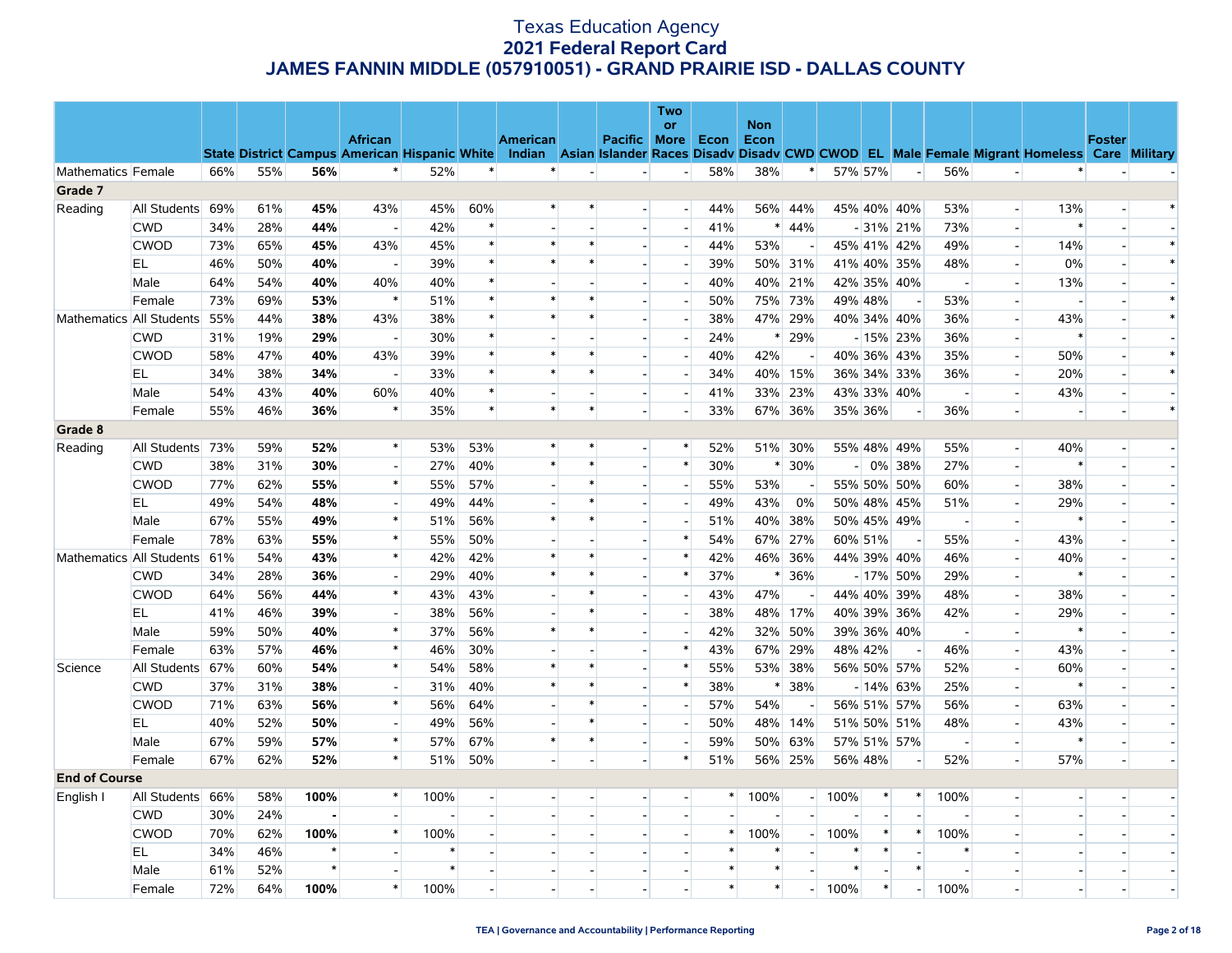|                                                    |                          |     |     |         |                                                                        |        |        |          |                          |                          | Two                      |        |            |                |                |         |                          |                          |                             |                                                                                                  |               |        |
|----------------------------------------------------|--------------------------|-----|-----|---------|------------------------------------------------------------------------|--------|--------|----------|--------------------------|--------------------------|--------------------------|--------|------------|----------------|----------------|---------|--------------------------|--------------------------|-----------------------------|--------------------------------------------------------------------------------------------------|---------------|--------|
|                                                    |                          |     |     |         |                                                                        |        |        |          |                          |                          | or                       |        | <b>Non</b> |                |                |         |                          |                          |                             |                                                                                                  |               |        |
|                                                    |                          |     |     |         | <b>African</b><br><b>State District Campus American Hispanic White</b> |        |        | American |                          | Pacific More             |                          | Econ   | Econ       |                |                |         |                          |                          |                             | Indian Asian Islander Races Disady Disady CWD CWOD EL Male Female Migrant Homeless Care Military | <b>Foster</b> |        |
| Algebra I                                          | All Students 72%         |     | 64% | 91%     | $\overline{a}$                                                         | 89%    |        |          |                          |                          | $^{\ast}$                | 100%   | $\ast$     |                | 91%            | $\ast$  | $\ast$                   | 88%                      |                             |                                                                                                  |               |        |
|                                                    | <b>CWD</b>               | 44% | 47% |         | $\blacksquare$                                                         |        |        |          |                          |                          |                          |        |            |                |                |         | $\overline{a}$           |                          |                             |                                                                                                  |               |        |
|                                                    | <b>CWOD</b>              | 75% | 66% | 91%     | $\overline{\phantom{a}}$                                               | 89%    |        |          |                          | $\blacksquare$           | $\ast$                   | 100%   | $\ast$     |                | 91%            | $\ast$  | $\ast$                   | 88%                      |                             |                                                                                                  |               |        |
|                                                    | EL                       | 54% | 58% | $\star$ | $\overline{a}$                                                         | $\ast$ |        |          |                          |                          |                          | $\ast$ |            |                | $\ast$         | $\ast$  | $\ast$                   | $\ast$                   | $\overline{a}$              |                                                                                                  |               |        |
|                                                    | Male                     | 68% | 62% | $\star$ | $\blacksquare$                                                         | $\ast$ |        |          | $\overline{\phantom{a}}$ | $\blacksquare$           | $\ast$                   | $\ast$ | $\ast$     |                | $\ast$         | $\ast$  | $\ast$                   | $\blacksquare$           | $\overline{\phantom{a}}$    |                                                                                                  |               |        |
|                                                    | Female                   | 76% | 66% | 88%     | $\overline{a}$                                                         | 88%    |        |          |                          |                          | $-1$                     | 100%   | $\ast$     |                | 88%            | $\ast$  |                          | 88%                      | $\overline{a}$              |                                                                                                  |               |        |
| <b>STAAR Percent at Meets Grade Level or Above</b> |                          |     |     |         |                                                                        |        |        |          |                          |                          |                          |        |            |                |                |         |                          |                          |                             |                                                                                                  |               |        |
| Grade 6                                            |                          |     |     |         |                                                                        |        |        |          |                          |                          |                          |        |            |                |                |         |                          |                          |                             |                                                                                                  |               |        |
| Reading                                            | All Students 32%         |     | 26% | 15%     | $\ast$                                                                 | 13%    | 36%    | $\ast$   |                          |                          | *                        | 15%    | 7%         | 25%            | 13%            |         | 9% 11%                   | 20%                      |                             | $\ast$                                                                                           |               |        |
|                                                    | <b>CWD</b>               | 16% | 12% | 25%     | $\ast$                                                                 | 19%    |        |          |                          | $\blacksquare$           | $\ast$                   | 28%    | ∗          | 25%            | $\sim$         |         | 9% 25%                   | $\blacksquare$           | $\overline{\phantom{a}}$    |                                                                                                  |               |        |
|                                                    | <b>CWOD</b>              | 34% | 27% | 13%     | $\ast$                                                                 | 13%    | 33%    | $\ast$   | $\overline{a}$           | $\overline{\phantom{a}}$ | $\ast$                   | 14%    | 8%         | $\overline{a}$ | 13%            | 9%      | 8%                       | 20%                      | $\overline{a}$              | $\ast$                                                                                           |               |        |
|                                                    | EL                       | 13% | 18% | 9%      | $\blacksquare$                                                         | 9%     |        |          |                          | $\blacksquare$           | $\ast$                   | 10%    | 0%         | 9%             | 9%             | 9%      | 4%                       | 18%                      | $\blacksquare$              |                                                                                                  |               |        |
|                                                    | Male                     | 30% | 22% | 11%     | $\ast$                                                                 | 9%     | 29%    |          | $\overline{a}$           | $\overline{\phantom{a}}$ | $\ast$                   | 12%    |            | 0% 25%         | 8%             |         | 4% 11%                   | $\sim$                   | $\overline{a}$              | $\ast$                                                                                           |               |        |
|                                                    | Female                   | 34% | 29% | 20%     | $\ast$                                                                 | 19%    | $\ast$ |          |                          |                          |                          | 21%    | 13%        |                |                | 20% 18% |                          | 20%                      |                             |                                                                                                  |               |        |
|                                                    | Mathematics All Students | 35% | 24% | 26%     | $\ast$                                                                 | 24%    | 55%    | $\ast$   | $\overline{\phantom{a}}$ | $\sim$                   | $\ast$                   | 28%    |            | 14% 24%        |                |         | 27% 24% 26%              | 27%                      |                             |                                                                                                  |               |        |
|                                                    | <b>CWD</b>               | 19% | 12% | 24%     | $\ast$                                                                 | 18%    | $\ast$ |          |                          |                          | $\ast$                   | 26%    | $\ast$     | 24%            | $\overline{a}$ |         | 8% 25%                   | $\ast$                   |                             |                                                                                                  |               |        |
|                                                    | <b>CWOD</b>              | 37% | 25% | 27%     | $\ast$                                                                 | 25%    | 56%    | $\ast$   | $\overline{\phantom{a}}$ | $\sim$                   | $\ast$                   | 28%    | 17%        |                |                |         | 27% 26% 26%              | 28%                      | $\overline{\phantom{a}}$    |                                                                                                  |               |        |
|                                                    | EL                       | 18% | 21% | 24%     | $\overline{a}$                                                         | 24%    |        |          |                          | $\overline{a}$           | $\ast$                   | 25%    | 13%        | 8%             |                |         | 26% 24% 23%              | 26%                      | $\overline{a}$              |                                                                                                  |               |        |
|                                                    | Male                     | 37% | 28% | 26%     | $\ast$                                                                 | 25%    | 43%    |          | $\overline{\phantom{a}}$ | $\blacksquare$           | $\ast$                   | 27%    |            | 17% 25%        |                |         | 26% 23% 26%              | $\overline{\phantom{a}}$ | $\overline{\phantom{a}}$    | $\ast$                                                                                           |               |        |
|                                                    | Female                   | 33% | 19% | 27%     | $\ast$                                                                 | 24%    | $\ast$ | $\ast$   | $\overline{a}$           | $\overline{a}$           | $\overline{a}$           | 29%    | 13%        | $\ast$         |                | 28% 26% | $\overline{\phantom{a}}$ | 27%                      | $\overline{\phantom{a}}$    | $\ast$                                                                                           |               |        |
| Grade 7                                            |                          |     |     |         |                                                                        |        |        |          |                          |                          |                          |        |            |                |                |         |                          |                          |                             |                                                                                                  |               |        |
| Reading                                            | All Students             | 44% | 39% | 24%     | 14%                                                                    | 25%    | 20%    | $\ast$   | ∗                        | $\overline{a}$           | $\blacksquare$           | 22%    |            | 44% 24%        |                |         | 24% 18% 23%              | 26%                      | $\overline{a}$              | 0%                                                                                               |               | $\ast$ |
|                                                    | <b>CWD</b>               | 20% | 15% | 24%     | $\blacksquare$                                                         | 25%    |        |          |                          |                          | $\blacksquare$           | 23%    |            | $* 24%$        | $\overline{a}$ |         | 8% 14%                   | 36%                      | $\overline{a}$              | $\ast$                                                                                           |               |        |
|                                                    | <b>CWOD</b>              | 48% | 41% | 24%     | 14%                                                                    | 25%    |        | $\ast$   | $\ast$                   | $\blacksquare$           |                          | 22%    | 47%        |                |                |         | 24% 19% 24%              | 24%                      | $\blacksquare$              | $0\%$                                                                                            |               |        |
|                                                    | EL                       | 20% | 24% | 18%     | $\sim$                                                                 | 19%    | $\ast$ | $\ast$   | $\ast$                   | $\overline{a}$           | $\overline{a}$           | 17%    | 30%        | 8%             |                |         | 19% 18% 18%              | 19%                      | $\overline{a}$              | 0%                                                                                               |               | $\ast$ |
|                                                    | Male                     | 41% | 33% | 23%     | 20%                                                                    | 23%    |        |          |                          | $\overline{\phantom{a}}$ |                          | 22%    | 30%        | 14%            |                |         | 24% 18% 23%              | $\overline{\phantom{a}}$ |                             | 0%                                                                                               |               |        |
|                                                    | Female                   | 48% | 44% | 26%     | $\ast$                                                                 | 27%    | $\ast$ | $\ast$   | $\ast$                   | $\overline{a}$           | $\sim$                   | 21%    |            | 63% 36%        |                | 24% 19% |                          | 26%                      | $\overline{a}$              | $\overline{\phantom{a}}$                                                                         |               |        |
|                                                    | Mathematics All Students | 26% | 17% | 15%     | 14%                                                                    | 15%    |        | $\ast$   | $\ast$                   |                          |                          | 14%    |            | 27% 29%        |                |         | 13% 8% 16%               | 14%                      |                             | $0\%$                                                                                            |               | $\ast$ |
|                                                    | <b>CWD</b>               | 16% | 13% | 29%     | $\overline{a}$                                                         | 30%    |        |          |                          | $\sim$                   | $\overline{\phantom{a}}$ | 24%    | $\ast$     | 29%            |                |         | $-15\%$ 23%              | 36%                      | $\blacksquare$              | $\ast$                                                                                           |               |        |
|                                                    | <b>CWOD</b>              | 28% | 17% | 13%     | 14%                                                                    | 13%    |        | $\ast$   | $\ast$                   |                          |                          | 12%    | 17%        |                | 13%            |         | 7% 15%                   | 10%                      |                             | 0%                                                                                               |               | $\ast$ |
|                                                    | EL                       | 10% | 12% | 8%      | $\overline{\phantom{a}}$                                               | 8%     |        | $\ast$   | $\ast$                   | $\overline{\phantom{a}}$ |                          | 7%     | 20%        | 15%            | 7%             | 8%      | 8%                       | 9%                       | $\overline{\phantom{a}}$    | 0%                                                                                               |               |        |
|                                                    | Male                     | 27% | 17% | 16%     | 20%                                                                    | 16%    | $\ast$ |          |                          |                          | $\overline{\phantom{a}}$ | 14%    | 33%        | 23%            | 15%            |         | 8% 16%                   | $\blacksquare$           | $\overline{a}$              | 0%                                                                                               |               |        |
|                                                    | Female                   | 26% | 17% | 14%     | $\ast$                                                                 | 15%    | $\ast$ | $\ast$   | $\ast$                   | $\overline{\phantom{a}}$ | $\overline{\phantom{a}}$ | 13%    |            | 17% 36%        | 10%            | 9%      | $\overline{\phantom{a}}$ | 14%                      | $\overline{\phantom{a}}$    | $\overline{a}$                                                                                   |               | $\ast$ |
| Grade 8                                            |                          |     |     |         |                                                                        |        |        |          |                          |                          |                          |        |            |                |                |         |                          |                          |                             |                                                                                                  |               |        |
| Reading                                            | All Students 45%         |     | 30% | 22%     | $\ast$                                                                 | 20%    | 32%    | $\ast$   | $\ast$                   | $\blacksquare$           | $\ast$                   | 20%    |            | 29% 30%        |                |         | 21% 17% 20%              | 23%                      | $\mathcal{L}_{\mathcal{A}}$ | 20%                                                                                              |               |        |
|                                                    | <b>CWD</b>               | 21% | 19% | 30%     | $\overline{a}$                                                         | 27%    | 40%    | $\ast$   | $\ast$                   | $\overline{a}$           | $\ast$                   | 30%    | $\ast$     | 30%            | $-1$           |         | 0% 38%                   | 27%                      | н.                          | $\ast$                                                                                           |               |        |
|                                                    | <b>CWOD</b>              | 48% | 31% | 21%     | $\ast$                                                                 | 20%    | 29%    |          | $\ast$                   |                          | $\blacksquare$           | 19%    | 28%        |                |                |         | 21% 18% 19%              | 22%                      | $\overline{\phantom{a}}$    | 13%                                                                                              |               |        |
|                                                    | EL                       | 19% | 23% | 17%     | $\overline{\phantom{a}}$                                               | 17%    | 22%    |          | $\ast$                   | $\blacksquare$           |                          | 16%    | 19%        | 0%             |                |         | 18% 17% 18%              | 15%                      | $\overline{\phantom{a}}$    | $0\%$                                                                                            |               |        |
|                                                    | Male                     | 40% | 26% | 20%     | $\ast$                                                                 | 19%    | 44%    | $\ast$   | $\ast$                   | $\overline{a}$           |                          | 19%    | 25%        | 38%            |                |         | 19% 18% 20%              | $\overline{\phantom{a}}$ |                             | $\ast$                                                                                           |               |        |
|                                                    | Female                   | 51% | 33% | 23%     | $\ast$                                                                 | 22%    | 20%    |          |                          |                          | *                        | 21%    |            | 33% 27%        | 22% 15%        |         | $\overline{\phantom{a}}$ | 23%                      | $\sim$                      | 29%                                                                                              |               |        |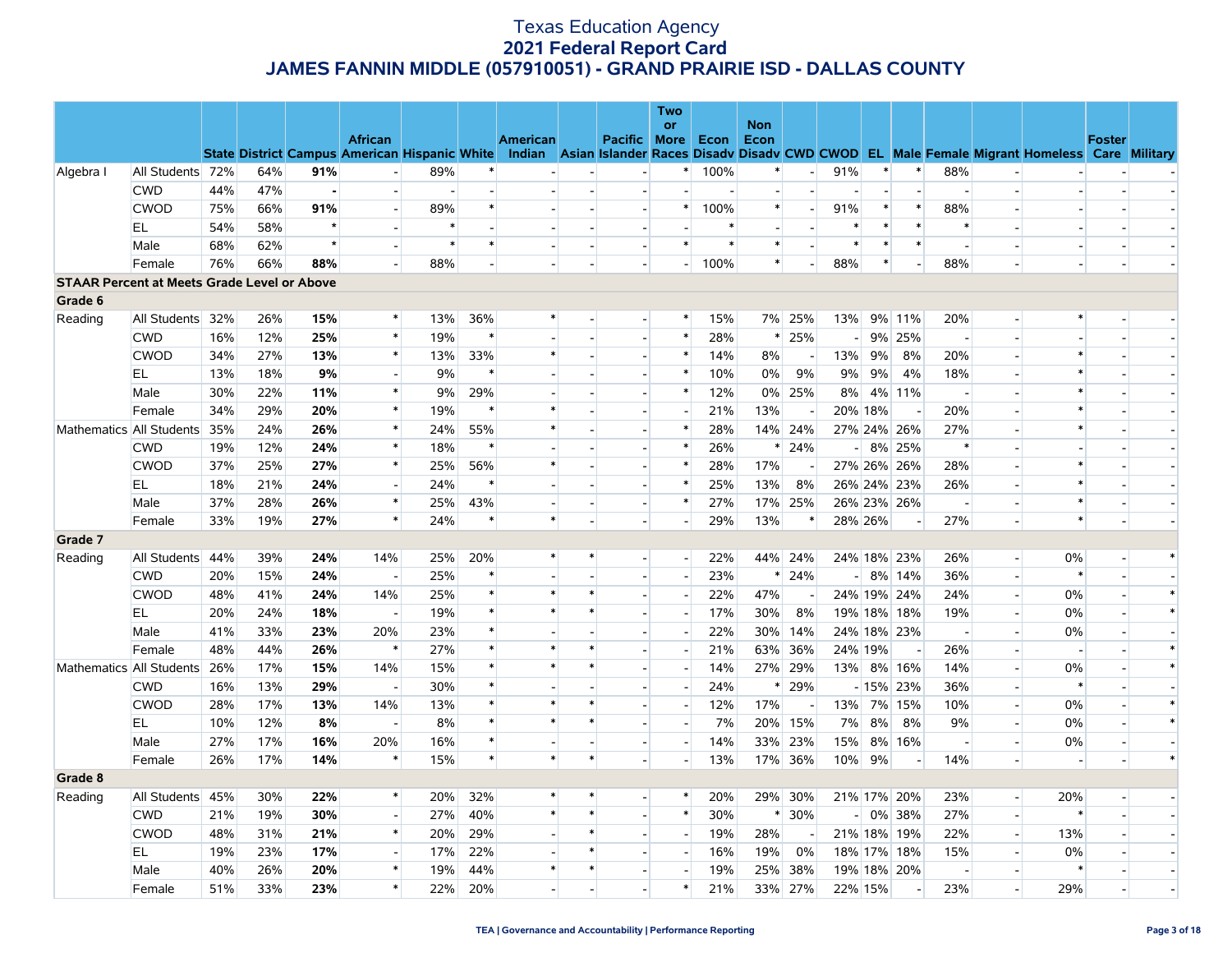|                                             |                              |     |     |         |                                                      |                          |                          |                 |                          |                          | <b>Two</b>               |                |                    |                          |                          |                |                |                          |                          |                                                                                                  |                          |  |
|---------------------------------------------|------------------------------|-----|-----|---------|------------------------------------------------------|--------------------------|--------------------------|-----------------|--------------------------|--------------------------|--------------------------|----------------|--------------------|--------------------------|--------------------------|----------------|----------------|--------------------------|--------------------------|--------------------------------------------------------------------------------------------------|--------------------------|--|
|                                             |                              |     |     |         | <b>African</b>                                       |                          |                          | <b>American</b> |                          | Pacific More             | <b>or</b>                | Econ           | <b>Non</b><br>Econ |                          |                          |                |                |                          |                          |                                                                                                  | <b>Foster</b>            |  |
|                                             |                              |     |     |         | <b>State District Campus American Hispanic White</b> |                          |                          |                 |                          |                          |                          |                |                    |                          |                          |                |                |                          |                          | Indian Asian Islander Races Disady Disady CWD CWOD EL Male Female Migrant Homeless Care Military |                          |  |
|                                             | Mathematics All Students 36% |     | 31% | 21%     | $\ast$                                               | 20%                      | 26%                      | $\ast$          |                          | $\overline{\phantom{a}}$ | $\ast$                   | 21%            |                    | 22% 36%                  |                          |                | 20% 19% 15%    | 28%                      |                          | 30%                                                                                              |                          |  |
|                                             | <b>CWD</b>                   | 20% | 23% | 36%     | $\overline{a}$                                       | 29%                      | 40%                      | $\ast$          | $\ast$                   | $\overline{a}$           | $\ast$                   | 37%            |                    | $* 36%$                  |                          |                | $-17\%$ 50%    | 29%                      | $\overline{\phantom{a}}$ | $\ast$                                                                                           | $\overline{a}$           |  |
|                                             | <b>CWOD</b>                  | 38% | 32% | 20%     | $\ast$                                               | 20%                      | 21%                      |                 | $\ast$                   | $\blacksquare$           | $\blacksquare$           | 20%            | 21%                |                          |                          |                | 20% 19% 12%    | 28%                      | $\overline{\phantom{a}}$ | 25%                                                                                              |                          |  |
|                                             | EL.                          | 17% | 24% | 19%     | $\overline{a}$                                       | 18%                      | 22%                      |                 | $\ast$                   | $\overline{a}$           | $\overline{a}$           | 19%            | 19%                | 17%                      |                          |                | 19% 19% 15%    | 24%                      | $\overline{\phantom{0}}$ | 14%                                                                                              |                          |  |
|                                             | Male                         | 35% | 28% | 15%     | $\ast$                                               | 13%                      | 33%                      |                 | $\ast$                   | $\blacksquare$           | $\overline{\phantom{a}}$ | 15%            | 14%                | 50%                      |                          |                | 12% 15% 15%    | $\overline{\phantom{a}}$ |                          | $\ast$                                                                                           |                          |  |
|                                             | Female                       | 37% | 34% | 28%     | $\ast$                                               | 28%                      | 20%                      |                 |                          | $\overline{a}$           | $\ast$                   | 27%            |                    | 33% 29%                  | 28% 24%                  |                |                | 28%                      | $\overline{\phantom{a}}$ | 43%                                                                                              |                          |  |
| Science                                     | All Students                 | 42% | 34% | 32%     | $\ast$                                               | 31%                      | 32%                      | $\ast$          | $\ast$                   | $\overline{\phantom{a}}$ | $\ast$                   | 31%            |                    | 34% 29%                  |                          |                | 32% 31% 31%    | 32%                      | $\overline{\phantom{0}}$ | 30%                                                                                              |                          |  |
|                                             | <b>CWD</b>                   | 22% | 23% | 29%     | $\overline{a}$                                       | 25%                      | 20%                      | *               | $\ast$                   | $\overline{a}$           | $\ast$                   | 29%            | ∗                  | 29%                      |                          |                | $-14\%$ 50%    | 19%                      | $\overline{a}$           | $\ast$                                                                                           |                          |  |
|                                             | <b>CWOD</b>                  | 45% | 35% | 32%     | $\ast$                                               | 32%                      | 36%                      |                 | $\ast$                   |                          | $\overline{\phantom{a}}$ | 31%            | 34%                |                          |                          |                | 32% 32% 30%    | 34%                      |                          | 25%                                                                                              |                          |  |
|                                             | EL.                          | 16% | 26% | 31%     | $\overline{\phantom{a}}$                             | 30%                      | 33%                      |                 | $\ast$                   | $\overline{\phantom{a}}$ | $\overline{\phantom{a}}$ | 30%            | 38%                | 14%                      |                          |                | 32% 31% 28%    | 34%                      | $\blacksquare$           | 29%                                                                                              |                          |  |
|                                             | Male                         | 43% | 34% | 31%     | $\ast$                                               | 31%                      | 44%                      | $\ast$          | $\ast$                   | $\overline{a}$           | $\overline{\phantom{a}}$ | 31%            |                    | 32% 50%                  |                          |                | 30% 28% 31%    | $\overline{\phantom{a}}$ | $\overline{\phantom{a}}$ | $\ast$                                                                                           |                          |  |
|                                             | Female                       | 42% | 34% | 32%     | $\ast$                                               | 32%                      | 20%                      |                 |                          | $\overline{\phantom{a}}$ | $\ast$                   | 31%            | 38%                | 19%                      | 34% 34%                  |                |                | 32%                      | $\overline{\phantom{a}}$ | 29%                                                                                              | $\overline{\phantom{a}}$ |  |
| <b>End of Course</b>                        |                              |     |     |         |                                                      |                          |                          |                 |                          |                          |                          |                |                    |                          |                          |                |                |                          |                          |                                                                                                  |                          |  |
| English I                                   | All Students                 | 49% | 41% | 100%    | $\ast$                                               | 100%                     | $\overline{\phantom{a}}$ |                 |                          |                          | $\overline{\phantom{a}}$ | $\ast$         | 100%               | $\left  \cdot \right $   | 100%                     | $\ast$         | $\ast$         | 100%                     | $\blacksquare$           |                                                                                                  |                          |  |
|                                             | <b>CWD</b>                   | 19% | 14% |         |                                                      |                          |                          |                 |                          |                          | $\overline{a}$           |                |                    | $\overline{a}$           |                          |                |                |                          | $\overline{a}$           |                                                                                                  |                          |  |
|                                             | <b>CWOD</b>                  | 53% | 44% | 100%    | $\ast$                                               | 100%                     |                          |                 |                          |                          | $\overline{\phantom{a}}$ | $\ast$         | 100%               | $\overline{a}$           | 100%                     | $\ast$         | $\ast$         | 100%                     |                          |                                                                                                  |                          |  |
|                                             | EL.                          | 16% | 28% | $\star$ |                                                      | $\ast$                   |                          |                 |                          |                          | $\overline{a}$           | $\ast$         |                    | $\overline{a}$           |                          | $\ast$         | $\overline{a}$ | $\ast$                   |                          |                                                                                                  |                          |  |
|                                             | Male                         | 44% | 36% | $\star$ |                                                      | $\ast$                   |                          |                 |                          |                          | $\blacksquare$           | $\ast$         | $\ast$             |                          | $\ast$                   |                | $\ast$         |                          |                          |                                                                                                  |                          |  |
|                                             | Female                       | 55% | 47% | 100%    | $\ast$                                               | 100%                     | $\overline{a}$           |                 | $\overline{\phantom{a}}$ | $\sim$                   | $\overline{a}$           | $\ast$         | $\ast$             | $\sim$                   | 100%                     | $\ast$         | $\overline{a}$ | 100%                     |                          |                                                                                                  |                          |  |
| Algebra I                                   | All Students                 | 40% | 31% | 82%     |                                                      | 78%                      | $\ast$                   |                 |                          |                          | $\ast$                   | 89%            | $\ast$             |                          | 82%                      | $\ast$         | $\ast$         | 88%                      |                          |                                                                                                  |                          |  |
|                                             | <b>CWD</b>                   | 20% | 20% |         | $\overline{a}$                                       | $\overline{\phantom{a}}$ |                          |                 | $\overline{\phantom{a}}$ | $\overline{a}$           | $\overline{a}$           | $\overline{a}$ |                    |                          | $\overline{\phantom{a}}$ | $\overline{a}$ | $\overline{a}$ |                          |                          |                                                                                                  |                          |  |
|                                             | <b>CWOD</b>                  | 42% | 32% | 82%     |                                                      | 78%                      | $\ast$                   |                 |                          |                          | $\ast$                   | 89%            | $\ast$             |                          | 82%                      | $\ast$         | $\ast$         | 88%                      |                          |                                                                                                  |                          |  |
|                                             | EL                           | 20% | 23% | $\star$ |                                                      | $\ast$                   |                          |                 |                          | $\overline{\phantom{a}}$ |                          | $\ast$         |                    |                          | ∗                        | $\ast$         | $\ast$         | $\ast$                   |                          |                                                                                                  |                          |  |
|                                             | Male                         | 38% | 29% | $\star$ |                                                      | $\ast$                   | $\ast$                   |                 |                          |                          | $\ast$                   | $\ast$         | $\ast$             |                          | $\ast$                   | $\ast$         | $\ast$         |                          |                          |                                                                                                  |                          |  |
|                                             | Female                       | 43% | 33% | 88%     |                                                      | 88%                      | $\overline{\phantom{a}}$ |                 | $\sim$                   |                          | $\overline{\phantom{0}}$ | 100%           | $\ast$             | $\overline{a}$           | 88%                      | $\ast$         |                | 88%                      | $\overline{\phantom{a}}$ |                                                                                                  | $\sim$                   |  |
| <b>STAAR Percent at Masters Grade Level</b> |                              |     |     |         |                                                      |                          |                          |                 |                          |                          |                          |                |                    |                          |                          |                |                |                          |                          |                                                                                                  |                          |  |
| Grade 6                                     |                              |     |     |         |                                                      |                          |                          |                 |                          |                          |                          |                |                    |                          |                          |                |                |                          |                          |                                                                                                  |                          |  |
| Reading                                     | All Students                 | 14% | 11% | 6%      | $\ast$                                               | 5%                       | 27%                      |                 |                          |                          | $\ast$                   | 6%             | 0%                 | 5%                       | 6%                       | 3%             | 4%             | 9%                       |                          | $\ast$                                                                                           |                          |  |
|                                             | <b>CWD</b>                   | 6%  | 4%  | 5%      | $\ast$                                               | $0\%$                    | $\ast$                   |                 |                          |                          | $\ast$                   | 6%             | $\ast$             | 5%                       | $\overline{\phantom{a}}$ | 0%             | 5%             | $\overline{\phantom{a}}$ | $\overline{\phantom{a}}$ |                                                                                                  |                          |  |
|                                             | <b>CWOD</b>                  | 16% | 12% | 6%      | $\ast$                                               | 5%                       | 22%                      | $\ast$          |                          |                          | $\ast$                   | 7%             | 0%                 | $\overline{\phantom{a}}$ | 6%                       | 3%             | 4%             | 9%                       |                          | $\ast$                                                                                           |                          |  |
|                                             | EL                           | 4%  | 6%  | 3%      |                                                      | 3%                       | $\ast$                   |                 |                          |                          | $\ast$                   | 3%             | 0%                 | 0%                       | 3%                       | 3%             | 1%             | 4%                       |                          | $\ast$                                                                                           |                          |  |
|                                             | Male                         | 13% | 10% | 4%      | $\ast$                                               | 2%                       | 29%                      |                 |                          |                          | $\ast$                   | 4%             | 0%                 | 5%                       | 4%                       | 1%             | 4%             | $\overline{a}$           |                          | $\ast$                                                                                           |                          |  |
|                                             | Female                       | 16% | 12% | 9%      | $\ast$                                               | 8%                       | $\ast$                   | $\ast$          |                          |                          | $\overline{a}$           | 10%            | 0%                 | $\overline{\phantom{a}}$ | 9%                       | 4%             |                | 9%                       |                          | $\ast$                                                                                           |                          |  |
|                                             | Mathematics All Students     | 15% | 7%  | 8%      | $\ast$                                               | 6%                       | 27%                      | $\ast$          |                          | $\blacksquare$           | $\ast$                   | 8%             | 7%                 | 10%                      | 8%                       | 7%             | 8%             | 9%                       |                          | $\ast$                                                                                           |                          |  |
|                                             | <b>CWD</b>                   | 7%  | 4%  | 10%     | $\ast$                                               | $0\%$                    | $\ast$                   |                 |                          |                          | $\ast$                   | 11%            | $\ast$             | 10%                      | $\sim$                   | $0\%$          | 10%            | $\ast$                   |                          |                                                                                                  |                          |  |
|                                             | <b>CWOD</b>                  | 16% | 7%  | 8%      | $\ast$                                               | 7%                       | 22%                      | $\ast$          | $\overline{\phantom{a}}$ | $\overline{a}$           | $\ast$                   | 8%             | 8%                 | $\overline{\phantom{a}}$ | 8%                       | 7%             | 8%             | 9%                       | $\overline{a}$           | $\ast$                                                                                           |                          |  |
|                                             | EL                           | 5%  | 6%  | 7%      |                                                      | 5%                       | $\ast$                   |                 |                          |                          | $\ast$                   | 6%             | 13%                | 0%                       | 7%                       | 7%             | 5%             | 9%                       |                          |                                                                                                  |                          |  |
|                                             | Male                         | 16% | 8%  | 8%      | $\ast$                                               | 7%                       | 14%                      |                 | $\overline{\phantom{a}}$ | $\blacksquare$           | $\ast$                   | 7%             | 17%                | 10%                      | 8%                       | 5%             | 8%             | $\overline{\phantom{a}}$ |                          | $\ast$                                                                                           |                          |  |
|                                             | Female                       | 13% | 5%  | 9%      | $\ast$                                               | 5%                       | $\ast$                   | $\ast$          |                          |                          | $\overline{\phantom{a}}$ | 10%            | 0%                 | $\ast$                   | 9%                       | 9%             |                | 9%                       | $\overline{\phantom{a}}$ | $\ast$                                                                                           |                          |  |
| Grade 7                                     |                              |     |     |         |                                                      |                          |                          |                 |                          |                          |                          |                |                    |                          |                          |                |                |                          |                          |                                                                                                  |                          |  |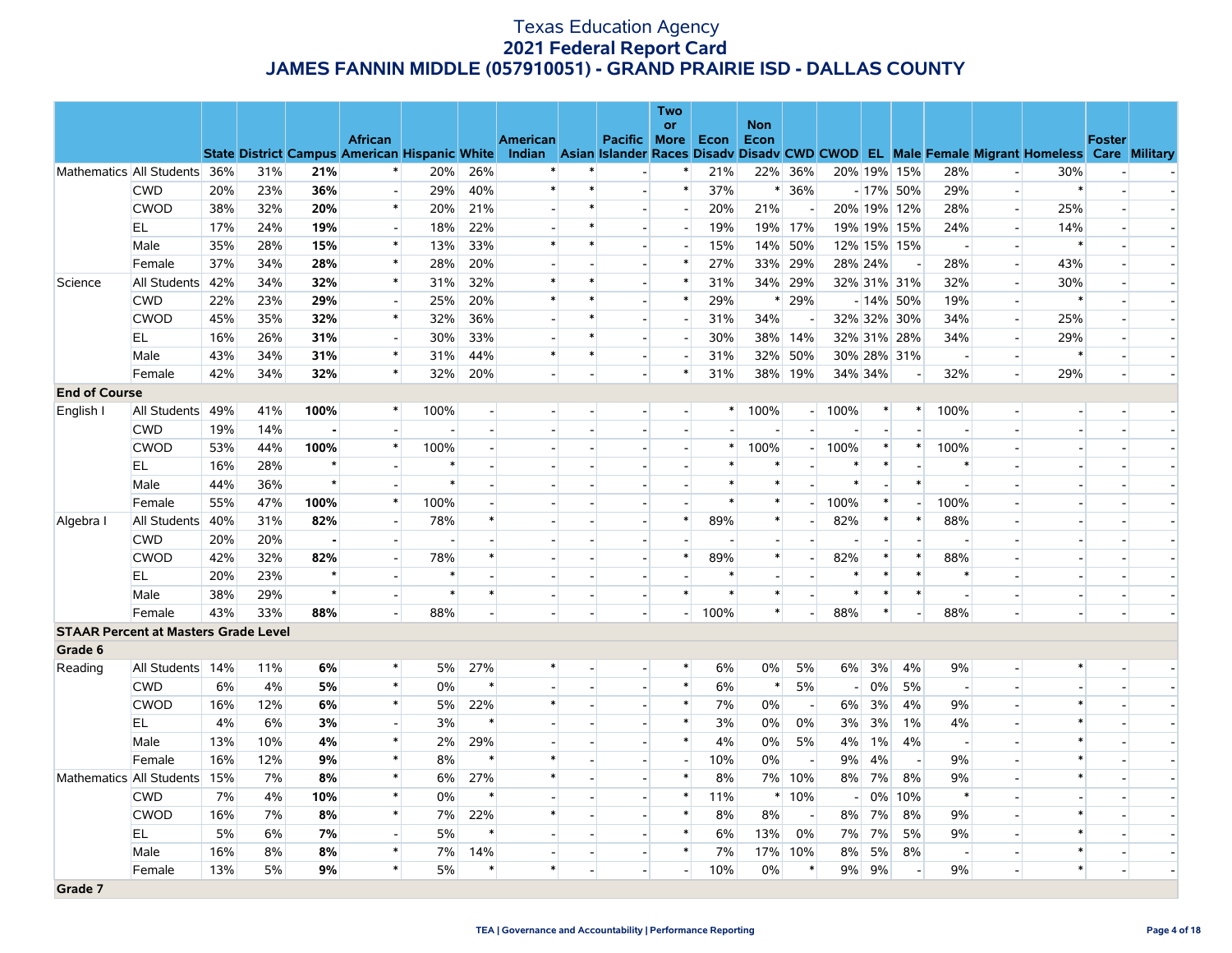|                          |                  |     |     |         |                          |                                                      |                |                 |        |                          | Two                      |        | <b>Non</b> |                          |                          |         |                          |                          |                          |                                                                                                  |               |        |
|--------------------------|------------------|-----|-----|---------|--------------------------|------------------------------------------------------|----------------|-----------------|--------|--------------------------|--------------------------|--------|------------|--------------------------|--------------------------|---------|--------------------------|--------------------------|--------------------------|--------------------------------------------------------------------------------------------------|---------------|--------|
|                          |                  |     |     |         | <b>African</b>           |                                                      |                | <b>American</b> |        | Pacific More             | or                       | Econ   | Econ       |                          |                          |         |                          |                          |                          |                                                                                                  | <b>Foster</b> |        |
|                          |                  |     |     |         |                          | <b>State District Campus American Hispanic White</b> |                |                 |        |                          |                          |        |            |                          |                          |         |                          |                          |                          | Indian Asian Islander Races Disady Disady CWD CWOD EL Male Female Migrant Homeless Care Military |               |        |
| Reading                  | All Students 25% |     | 20% | 11%     | 14%                      | 11%                                                  | 0%             |                 | $\ast$ |                          | $\overline{\phantom{a}}$ | 11%    | 11%        | 0%                       | 13% 10%                  |         | 9%                       | 14%                      |                          | 0%                                                                                               |               |        |
|                          | <b>CWD</b>       | 9%  | 6%  | 0%      | $\overline{\phantom{a}}$ | $0\%$                                                | $\ast$         |                 |        | $\overline{a}$           | $\overline{a}$           | 0%     | $\ast$     | 0%                       | $-1$                     | 0%      | 0%                       | 0%                       | $\sim$ $^{\circ}$        | $\ast$                                                                                           |               |        |
|                          | <b>CWOD</b>      | 27% | 22% | 13%     | 14%                      | 13%                                                  | $\ast$         |                 |        |                          | $\overline{\phantom{a}}$ | 13%    | 13%        |                          |                          |         | 13% 11% 10%              | 16%                      | $\overline{a}$           | $0\%$                                                                                            |               |        |
|                          | EL               | 8%  | 11% | 10%     |                          | 10%                                                  | $\ast$         |                 | $\ast$ |                          | $\overline{a}$           | 9%     | 10%        | 0%                       | 11% 10%                  |         | 8%                       | 13%                      | $\overline{a}$           | 0%                                                                                               |               | $\ast$ |
|                          | Male             | 22% | 17% | 9%      | 20%                      | 9%                                                   | $\ast$         |                 |        | $\overline{a}$           | $\overline{a}$           | 10%    | 0%         | 0%                       | 10%                      | 8%      | 9%                       | $\sim$                   | $\overline{a}$           | 0%                                                                                               |               |        |
|                          | Female           | 28% | 24% | 14%     | $\ast$                   | 16%                                                  | $\ast$         |                 | $\ast$ |                          | $\overline{a}$           | 13%    | 25%        | 0%                       |                          | 16% 13% | $\overline{\phantom{a}}$ | 14%                      |                          |                                                                                                  |               | $\ast$ |
| Mathematics All Students |                  | 11% | 5%  | 5%      | 0%                       | 6%                                                   | $\ast$         | $\ast$          | $\ast$ | $\overline{a}$           | $\overline{a}$           | 5%     | 7%         | 4%                       | $6\%$                    | 2%      | 6%                       | 5%                       | $\mathbf{u}^{(1)}$       | 0%                                                                                               |               | $\ast$ |
|                          | <b>CWD</b>       | 6%  | 3%  | 4%      | $\overline{\phantom{a}}$ | 4%                                                   | $\ast$         |                 |        | $\overline{\phantom{a}}$ | $\overline{\phantom{a}}$ | 5%     | $\ast$     | 4%                       | $\overline{a}$           | 0%      | 0%                       | 9%                       | $\overline{\phantom{a}}$ |                                                                                                  |               |        |
|                          | <b>CWOD</b>      | 12% | 5%  | 6%      | 0%                       | 6%                                                   | $\ast$         |                 | $\ast$ |                          |                          | 5%     | 8%         |                          | 6%                       | 3%      | 6%                       | 5%                       | $\overline{a}$           | 0%                                                                                               |               | $\ast$ |
|                          | EL               | 3%  | 3%  | 2%      | $\overline{\phantom{a}}$ | 3%                                                   |                |                 | ∗      | $\overline{\phantom{a}}$ | $\blacksquare$           | 3%     | $0\%$      | 0%                       | 3%                       | 2%      | 3%                       | 2%                       | $\overline{\phantom{a}}$ | $0\%$                                                                                            |               | $\ast$ |
|                          | Male             | 11% | 6%  | 6%      | 0%                       | 6%                                                   | $\ast$         |                 |        |                          | $\overline{\phantom{a}}$ | 6%     | 0%         | 0%                       | 6%                       | 3%      | 6%                       | $\overline{\phantom{a}}$ | $\blacksquare$           | 0%                                                                                               |               |        |
|                          | Female           | 11% | 4%  | 5%      | $\ast$                   | 6%                                                   | $\ast$         | $\ast$          | $\ast$ |                          | $\overline{a}$           | 4%     | 17%        | 9%                       | 5%                       | 2%      | $\overline{a}$           | 5%                       | $\overline{a}$           |                                                                                                  |               | $\ast$ |
| Grade 8                  |                  |     |     |         |                          |                                                      |                |                 |        |                          |                          |        |            |                          |                          |         |                          |                          |                          |                                                                                                  |               |        |
| Reading                  | All Students     | 21% | 9%  | 4%      | $\ast$                   | 5%                                                   | 0%             | $\ast$          | *      | $\overline{a}$           | $\ast$                   | 4%     | 6%         | 4%                       | 4%                       | 3%      | 4%                       | 4%                       | $\overline{\phantom{a}}$ | $0\%$                                                                                            |               |        |
|                          | <b>CWD</b>       | 6%  | 6%  | 4%      | $\overline{a}$           | 7%                                                   | 0%             | $\ast$          | $\ast$ | $\sim$                   | $\ast$                   | 5%     | $\ast$     | 4%                       | $\overline{\phantom{a}}$ |         | 0% 13%                   | $0\%$                    | $\overline{a}$           |                                                                                                  |               |        |
|                          | <b>CWOD</b>      | 22% | 9%  | 4%      | $\ast$                   | 4%                                                   | 0%             |                 | $\ast$ |                          | $\overline{\phantom{a}}$ | 4%     | $6\%$      | $\overline{\phantom{a}}$ | 4%                       | 3%      | 3%                       | 5%                       |                          | 0%                                                                                               |               |        |
|                          | EL.              | 5%  | 4%  | 3%      | $\overline{a}$           | 3%                                                   | 0%             |                 | $\ast$ | $\overline{a}$           | $\blacksquare$           | 2%     | 5%         | 0%                       | 3%                       | 3%      | 3%                       | 3%                       | $\sim$                   | 0%                                                                                               |               |        |
|                          | Male             | 17% | 8%  | 4%      | $\ast$                   | 4%                                                   | $0\%$          | $\ast$          | $\ast$ |                          |                          | 3%     | 5%         | 13%                      | 3%                       | 3%      | 4%                       | $\overline{\phantom{a}}$ |                          |                                                                                                  |               |        |
|                          | Female           | 25% | 10% | 4%      | $\ast$                   | 5%                                                   | 0%             |                 |        |                          | $\ast$                   | 4%     | 7%         | 0%                       | 5%                       | 3%      | $\overline{\phantom{a}}$ | 4%                       | $\overline{a}$           | 0%                                                                                               |               |        |
| Mathematics All Students |                  | 10% | 8%  | 4%      | $\ast$                   | 4%                                                   | 5%             |                 |        |                          | $\ast$                   | 4%     | 5%         | 14%                      | 3%                       | 3%      | 5%                       | 4%                       | $\overline{\phantom{a}}$ | 0%                                                                                               |               |        |
|                          | <b>CWD</b>       | 7%  | 9%  | 14%     |                          | 14%                                                  | 20%            | $\ast$          | $\ast$ |                          | $\ast$                   | 11%    | $\ast$     | 14%                      | $\sim$                   | $0\%$   | 38%                      | 0%                       | $\overline{a}$           |                                                                                                  |               |        |
|                          | <b>CWOD</b>      | 11% | 8%  | 3%      | $\ast$                   | 3%                                                   | 0%             |                 | *      | $\sim$                   | $\blacksquare$           | 3%     | 3%         | $\overline{\phantom{a}}$ | 3%                       | 3%      | 2%                       | 4%                       | $\overline{a}$           | 0%                                                                                               |               |        |
|                          | EL               | 3%  | 4%  | 3%      |                          | 3%                                                   | $0\%$          |                 | $\ast$ |                          | $\overline{\phantom{a}}$ | 3%     | 5%         | 0%                       | 3%                       | 3%      | 1%                       | 5%                       |                          | $0\%$                                                                                            |               |        |
|                          | Male             | 10% | 8%  | 5%      | $\ast$                   | 4%                                                   | 11%            | $\ast$          | $\ast$ |                          | $\overline{a}$           | 5%     | 5%         | 38%                      | 2%                       | 1%      | 5%                       | $\overline{\phantom{a}}$ | $\overline{a}$           | $\ast$                                                                                           |               |        |
|                          | Female           | 10% | 8%  | 4%      | $\ast$                   | 4%                                                   | $0\%$          |                 |        |                          | $\ast$                   | 3%     | 7%         | 0%                       | 4%                       | 5%      | $\overline{\phantom{a}}$ | 4%                       | $\overline{\phantom{a}}$ | $0\%$                                                                                            |               |        |
| Science                  | All Students     | 23% | 15% | 11%     | $\ast$                   | 12%                                                  | 5%             | $\ast$          | $\ast$ |                          | $\ast$                   | 11%    | 11%        | 4%                       |                          |         | 12% 12% 11%              | 11%                      | $\overline{\phantom{a}}$ | 10%                                                                                              |               |        |
|                          | <b>CWD</b>       | 10% | 12% | 4%      | $\blacksquare$           | 6%                                                   | 0%             | $\ast$          | $\ast$ | $\sim$                   | $\ast$                   | 5%     | $\ast$     | 4%                       | $-1$                     |         | 0% 13%                   | 0%                       | $\overline{\phantom{a}}$ | ∗                                                                                                |               |        |
|                          | <b>CWOD</b>      | 25% | 15% | 12%     | $\ast$                   | 12%                                                  | 7%             |                 | $\ast$ |                          |                          | 12%    | 11%        |                          |                          |         | 12% 13% 11%              | 13%                      | $\overline{a}$           | 13%                                                                                              |               |        |
|                          | EL               | 5%  | 10% | 12%     | $\overline{a}$           | 12%                                                  | 11%            |                 | $\ast$ | $\overline{\phantom{a}}$ | $\overline{a}$           | 13%    | 10%        | 0%                       |                          |         | 13% 12% 12%              | 13%                      | $\sim$                   | 14%                                                                                              |               |        |
|                          | Male             | 24% | 14% | 11%     | $\ast$                   | 11%                                                  | 11%            | $\ast$          | *      | $\overline{\phantom{a}}$ |                          | 12%    | 5%         | 13%                      |                          |         | 11% 12% 11%              | $\overline{\phantom{a}}$ | $\overline{\phantom{a}}$ |                                                                                                  |               |        |
|                          | Female           | 22% | 15% | 11%     | $\ast$                   | 13%                                                  | 0%             |                 |        |                          | $\ast$                   | 10%    | 19%        | 0%                       | 13% 13%                  |         | $\overline{\phantom{a}}$ | 11%                      | $\overline{a}$           | 14%                                                                                              |               |        |
| <b>End of Course</b>     |                  |     |     |         |                          |                                                      |                |                 |        |                          |                          |        |            |                          |                          |         |                          |                          |                          |                                                                                                  |               |        |
| English I                | All Students     | 12% | 7%  | 22%     | $\ast$                   | 25%                                                  |                |                 |        |                          | $\overline{a}$           | $\ast$ | 20%        | $\overline{a}$           | 22%                      | $\ast$  | $\ast$                   | $0\%$                    |                          |                                                                                                  |               |        |
|                          | <b>CWD</b>       | 4%  | 6%  |         | $\overline{\phantom{a}}$ | $\overline{\phantom{a}}$                             | $\overline{a}$ |                 |        |                          | $\overline{a}$           |        |            | $\sim$                   |                          |         | $\overline{a}$           | $\overline{a}$           | $\overline{a}$           |                                                                                                  |               |        |
|                          | <b>CWOD</b>      | 13% | 7%  | 22%     | $\ast$                   | 25%                                                  |                |                 |        |                          | $\overline{a}$           | $\ast$ | 20%        |                          | 22%                      | *       | $\ast$                   | 0%                       | $\overline{a}$           |                                                                                                  |               |        |
|                          | EL               | 1%  | 2%  | $\star$ |                          | $\ast$                                               |                |                 |        |                          |                          | $\ast$ | $\ast$     |                          |                          | $\ast$  |                          | $\ast$                   |                          |                                                                                                  |               |        |
|                          | Male             | 9%  | 6%  | $\star$ |                          | $\ast$                                               |                |                 |        |                          |                          | $\ast$ | $\ast$     |                          | $\ast$                   |         | $\ast$                   | $\overline{\phantom{a}}$ |                          |                                                                                                  |               |        |
|                          | Female           | 15% | 8%  | 0%      | $\ast$                   | $0\%$                                                |                |                 |        |                          |                          | $\ast$ | $\ast$     |                          | 0%                       | $\ast$  |                          | $0\%$                    |                          |                                                                                                  |               |        |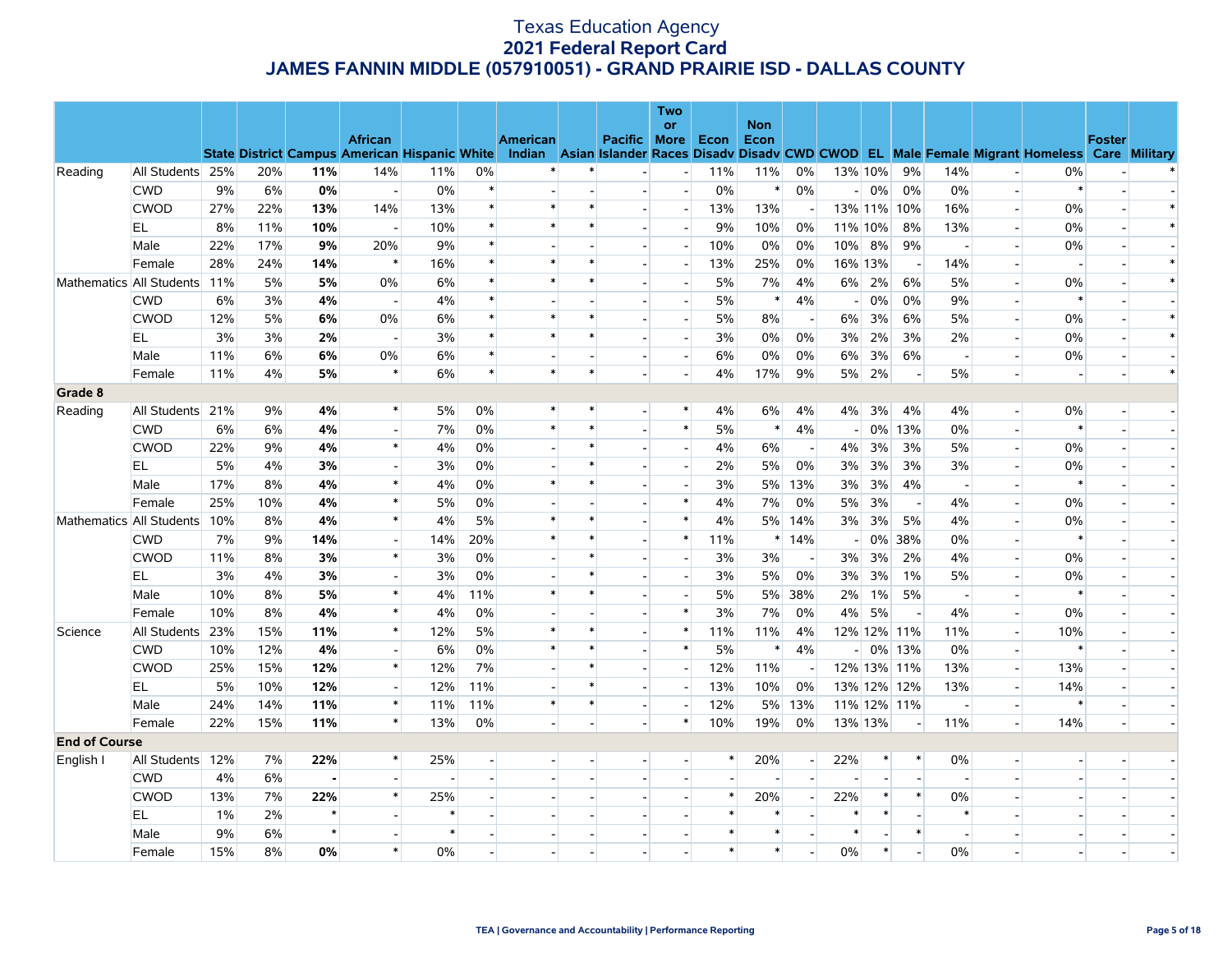|                                                         |                                   |     |     |         |                                                      |        |     |                 |        |                          | Two            |        |            |                          |         |         |                          |                          |                          |                                                                                                  |                          |        |
|---------------------------------------------------------|-----------------------------------|-----|-----|---------|------------------------------------------------------|--------|-----|-----------------|--------|--------------------------|----------------|--------|------------|--------------------------|---------|---------|--------------------------|--------------------------|--------------------------|--------------------------------------------------------------------------------------------------|--------------------------|--------|
|                                                         |                                   |     |     |         | <b>African</b>                                       |        |     |                 |        |                          | <b>or</b>      |        | <b>Non</b> |                          |         |         |                          |                          |                          |                                                                                                  |                          |        |
|                                                         |                                   |     |     |         | <b>State District Campus American Hispanic White</b> |        |     | <b>American</b> |        | Pacific More             |                | Econ   | Econ       |                          |         |         |                          |                          |                          | Indian Asian Islander Races Disady Disady CWD CWOD EL Male Female Migrant Homeless Care Military | <b>Foster</b>            |        |
| Algebra I                                               | All Students 23%                  |     | 17% | 45%     |                                                      | 44%    |     |                 |        |                          | *              | 56%    | $\ast$     |                          | 45%     | $\ast$  | $\ast$                   | 50%                      |                          |                                                                                                  |                          |        |
|                                                         | <b>CWD</b>                        | 8%  | 12% |         |                                                      |        |     |                 |        |                          |                |        |            |                          |         |         |                          |                          |                          |                                                                                                  |                          |        |
|                                                         | <b>CWOD</b>                       | 24% | 18% | 45%     | $\sim$                                               | 44%    |     |                 |        | $\blacksquare$           | $\ast$         | 56%    | $\ast$     |                          | 45%     | $\ast$  | $\ast$                   | 50%                      |                          |                                                                                                  |                          |        |
|                                                         | <b>EL</b>                         | 9%  | 13% | $\star$ | $\overline{a}$                                       | $\ast$ |     |                 |        |                          |                | $\ast$ |            |                          | $\ast$  | $\ast$  | $\ast$                   | $\ast$                   |                          |                                                                                                  |                          |        |
|                                                         | Male                              | 21% | 16% | $\star$ | $\overline{\phantom{a}}$                             | $\ast$ |     |                 |        | $\blacksquare$           | *              | $\ast$ | $\ast$     |                          | $\ast$  | $\ast$  | $\ast$                   |                          |                          |                                                                                                  |                          |        |
|                                                         | Female                            | 25% | 18% | 50%     |                                                      | 50%    |     |                 |        |                          |                | 57%    | $\ast$     |                          | 50%     | $\ast$  |                          | 50%                      |                          |                                                                                                  |                          |        |
| <b>STAAR Percent at Approaches Grade Level or Above</b> |                                   |     |     |         |                                                      |        |     |                 |        |                          |                |        |            |                          |         |         |                          |                          |                          |                                                                                                  |                          |        |
| <b>All Grades</b>                                       |                                   |     |     |         |                                                      |        |     |                 |        |                          |                |        |            |                          |         |         |                          |                          |                          |                                                                                                  |                          |        |
| All Subjects                                            | All Students 67%                  |     | 60% | 49%     | 56%                                                  | 48%    | 58% | 56%             | 38%    | $\overline{a}$           | 50%            | 49%    | 49%        | 35%                      |         |         | 51% 45% 48%              | 51%                      |                          | 45%                                                                                              |                          | $\ast$ |
|                                                         | <b>CWD</b>                        | 38% | 32% | 35%     | $\ast$                                               | 32%    | 43% | $\ast$          |        | $\blacksquare$           | 60%            | 35%    |            | 37% 35%                  |         |         | $-20\%$ 35%              | 35%                      |                          | 38%                                                                                              | $\overline{\phantom{a}}$ |        |
|                                                         | <b>CWOD</b>                       | 71% | 63% | 51%     | 53%                                                  | 50%    | 63% | 83%             | 20%    | $\overline{a}$           | $\ast$         | 51%    | 50%        |                          |         |         | 51% 47% 49%              | 53%                      | $\overline{\phantom{a}}$ | 47%                                                                                              | $\overline{a}$           | $\ast$ |
|                                                         | EL                                | 47% | 52% | 45%     | $\overline{\phantom{a}}$                             | 45%    | 57% | $\ast$          | 38%    | $\blacksquare$           | $\ast$         | 46%    | 42%        | 20%                      |         |         | 47% 45% 43%              | 47%                      | $\blacksquare$           | 31%                                                                                              | $\sim$                   | $\ast$ |
|                                                         | Male                              | 65% | 57% | 48%     | 50%                                                  | 47%    | 62% | $\ast$          | 33%    | $\overline{a}$           | 20%            | 49%    |            | 39% 35%                  |         |         | 49% 43% 48%              | $\overline{\phantom{a}}$ | $\overline{a}$           | 39%                                                                                              | $\sim$                   |        |
|                                                         | Female                            | 69% | 62% | 51%     | 64%                                                  | 50%    | 55% | 83%             | $\ast$ |                          | *              | 49%    |            | 60% 35%                  | 53% 47% |         |                          | 51%                      |                          | 52%                                                                                              |                          | $\ast$ |
| Reading                                                 | All Students                      | 68% | 60% | 49%     | 47%                                                  | 48%    | 60% | $\ast$          | *      | $\overline{a}$           | $\ast$         | 48%    |            | 51% 35%                  |         |         | 50% 44% 44%              | 54%                      | $\overline{a}$           | 33%                                                                                              |                          | $\ast$ |
|                                                         | <b>CWD</b>                        | 35% | 29% | 35%     | $\ast$                                               | 33%    | 50% | $\ast$          | $\ast$ |                          | $\ast$         | 35%    |            | 38% 35%                  |         |         | $-19\%$ 29%              | 46%                      |                          | $\ast$                                                                                           |                          |        |
|                                                         | <b>CWOD</b>                       | 72% | 64% | 50%     | 43%                                                  | 50%    | 63% | $\ast$          | $\ast$ | $\overline{\phantom{a}}$ | $\ast$         | 50%    | 53%        |                          |         |         | 50% 46% 47%              | 55%                      | $\overline{\phantom{a}}$ | 33%                                                                                              |                          | $\ast$ |
|                                                         | EL                                | 46% | 51% | 44%     | $\overline{a}$                                       | 44%    | 50% | $\ast$          | $\ast$ | $\mathbf{r}$             | $\ast$         | 44%    | 40%        | 19%                      |         |         | 46% 44% 40%              | 49%                      | $\overline{a}$           | 20%                                                                                              |                          | $\ast$ |
|                                                         | Male                              | 63% | 55% | 44%     | 33%                                                  | 45%    | 58% | $\ast$          | *      | $\overline{\phantom{a}}$ | $\ast$         | 45%    | 38%        | 29%                      |         |         | 47% 40% 44%              |                          | $\overline{\phantom{a}}$ | 23%                                                                                              | $\sim$                   |        |
|                                                         | Female                            | 72% | 65% | 54%     | 67%                                                  | 53%    | 63% | $\ast$          | $\ast$ | $\overline{a}$           | *              | 52%    |            | 66% 46%                  |         | 55% 49% |                          | 54%                      | $\overline{a}$           | 50%                                                                                              | $\sim$                   | $\ast$ |
|                                                         | Mathematics All Students          | 65% | 57% | 47%     | 60%                                                  | 46%    | 57% | $\ast$          | $\ast$ |                          | $\ast$         | 48%    |            | 44% 34%                  |         |         | 49% 45% 48%              | 47%                      |                          | 50%                                                                                              |                          | $\ast$ |
|                                                         | <b>CWD</b>                        | 39% | 34% | 34%     | $\ast$                                               | 31%    | 38% | $\ast$          | $\ast$ | $\overline{a}$           | $\ast$         | 34%    |            | 38% 34%                  |         |         | $-23\%$ 37%              | 31%                      |                          | $\ast$                                                                                           |                          |        |
|                                                         | <b>CWOD</b>                       | 68% | 60% | 49%     | 57%                                                  | 48%    | 63% | $\ast$          | $\ast$ |                          | $\ast$         | 49%    | 45%        |                          |         |         | 49% 46% 49%              | 49%                      |                          | 53%                                                                                              |                          | $\ast$ |
|                                                         | EL                                | 49% | 52% | 45%     | $\sim$                                               | 44%    | 64% | $\ast$          | $\ast$ | $\blacksquare$           | $\ast$         | 45%    |            | 41% 23%                  |         |         | 46% 45% 44%              | 45%                      | $\blacksquare$           | 36%                                                                                              | $\overline{\phantom{a}}$ | $\ast$ |
|                                                         | Male                              | 65% | 58% | 48%     | 67%                                                  | 46%    | 63% | $\ast$          | $\ast$ | $\overline{a}$           | $\ast$         | 49%    | 34%        | 37%                      |         |         | 49% 44% 48%              | $\overline{\phantom{a}}$ | $\overline{\phantom{a}}$ | 50%                                                                                              | $\overline{a}$           |        |
|                                                         | Female                            | 65% | 57% | 47%     | 50%                                                  | 46%    | 50% |                 |        | $\blacksquare$           | $\ast$         | 46%    |            | 57% 31%                  | 49% 45% |         | $\overline{\phantom{a}}$ | 47%                      | $\blacksquare$           | 50%                                                                                              |                          | $\ast$ |
| Science                                                 | All Students                      | 70% | 64% | 54%     | $\ast$                                               | 54%    | 58% | $\ast$          | $\ast$ | $\overline{a}$           | *              | 55%    |            | 53% 38%                  |         |         | 56% 50% 57%              | 52%                      | $\overline{a}$           | 60%                                                                                              | $\overline{\phantom{a}}$ |        |
|                                                         | <b>CWD</b>                        | 42% | 35% | 38%     | $\overline{\phantom{a}}$                             | 31%    | 40% | $\ast$          | $\ast$ | $\overline{a}$           | $\ast$         | 38%    | $\ast$     | 38%                      |         |         | $-14\%$ 63%              | 25%                      | $\blacksquare$           | $\ast$                                                                                           |                          |        |
|                                                         | <b>CWOD</b>                       | 74% | 67% | 56%     | $\ast$                                               | 56%    | 64% |                 | $\ast$ | $\overline{a}$           | $\overline{a}$ | 57%    | 54%        | $\overline{\phantom{a}}$ |         |         | 56% 51% 57%              | 56%                      | $\blacksquare$           | 63%                                                                                              |                          |        |
|                                                         | EL                                | 47% | 56% | 50%     |                                                      | 49%    | 56% |                 | $\ast$ |                          |                | 50%    |            | 48% 14%                  |         |         | 51% 50% 51%              | 48%                      |                          | 43%                                                                                              |                          |        |
|                                                         | Male                              | 70% | 63% | 57%     | $\ast$                                               | 57%    | 67% | $\ast$          | ∗      | $\overline{a}$           |                | 59%    |            | 50% 63%                  |         |         | 57% 51% 57%              |                          | $\blacksquare$           |                                                                                                  |                          |        |
|                                                         | Female                            | 71% | 64% | 52%     | $\ast$                                               | 51%    | 50% |                 |        |                          | $\ast$         | 51%    |            | 56% 25%                  | 56% 48% |         |                          | 52%                      |                          | 57%                                                                                              |                          |        |
| <b>STAAR Percent at Meets Grade Level or Above</b>      |                                   |     |     |         |                                                      |        |     |                 |        |                          |                |        |            |                          |         |         |                          |                          |                          |                                                                                                  |                          |        |
| <b>All Grades</b>                                       |                                   |     |     |         |                                                      |        |     |                 |        |                          |                |        |            |                          |         |         |                          |                          |                          |                                                                                                  |                          |        |
|                                                         | All Subjects   All Students   41% |     | 33% | 23%     | 26%                                                  | 23%    | 33% | 11%             | 25%    | $\overline{a}$           | 50%            | 23%    |            | 29% 28%                  |         |         | 23% 19% 21%              | 27%                      | $\overline{\phantom{a}}$ | 22%                                                                                              |                          |        |
|                                                         | <b>CWD</b>                        | 21% | 18% | 28%     | $\ast$                                               | 25%    | 33% | $\ast$          | $\ast$ | $\overline{\phantom{a}}$ | 60%            | 28%    |            | 32% 28%                  |         |         | $-10\%$ 29%              | 28%                      | $\overline{a}$           | 38%                                                                                              | $\overline{a}$           |        |
|                                                         | <b>CWOD</b>                       | 44% | 35% | 23%     | 22%                                                  | 22%    | 32% | 17%             | 0%     | $\overline{a}$           | $\ast$         | 22%    | 29%        |                          |         |         | 23% 20% 20%              | 26%                      |                          | 19%                                                                                              |                          | $\ast$ |
|                                                         | EL                                | 20% | 26% | 19%     | $\overline{a}$                                       | 19%    | 27% | $\ast$          | 25%    | $\blacksquare$           | $\ast$         | 18%    |            | 23% 10%                  |         |         | 20% 19% 16%              | 22%                      | $\overline{\phantom{a}}$ | 14%                                                                                              | $\sim$                   | $\ast$ |
|                                                         | Male                              | 40% | 32% | 21%     | 20%                                                  | 20%    | 38% | $\ast$          | 33%    | $\overline{a}$           | 20%            | 20%    | 25%        | 29%                      |         |         | 20% 16% 21%              | $\sim$                   | $\overline{a}$           | 11%                                                                                              |                          |        |
|                                                         | Female                            | 42% | 35% | 27%     | 36%                                                  | 26%    | 26% | 17%             |        |                          | $\ast$         | 25%    |            | 35% 28%                  | 26% 22% |         |                          | 27%                      |                          | 35%                                                                                              |                          | $\ast$ |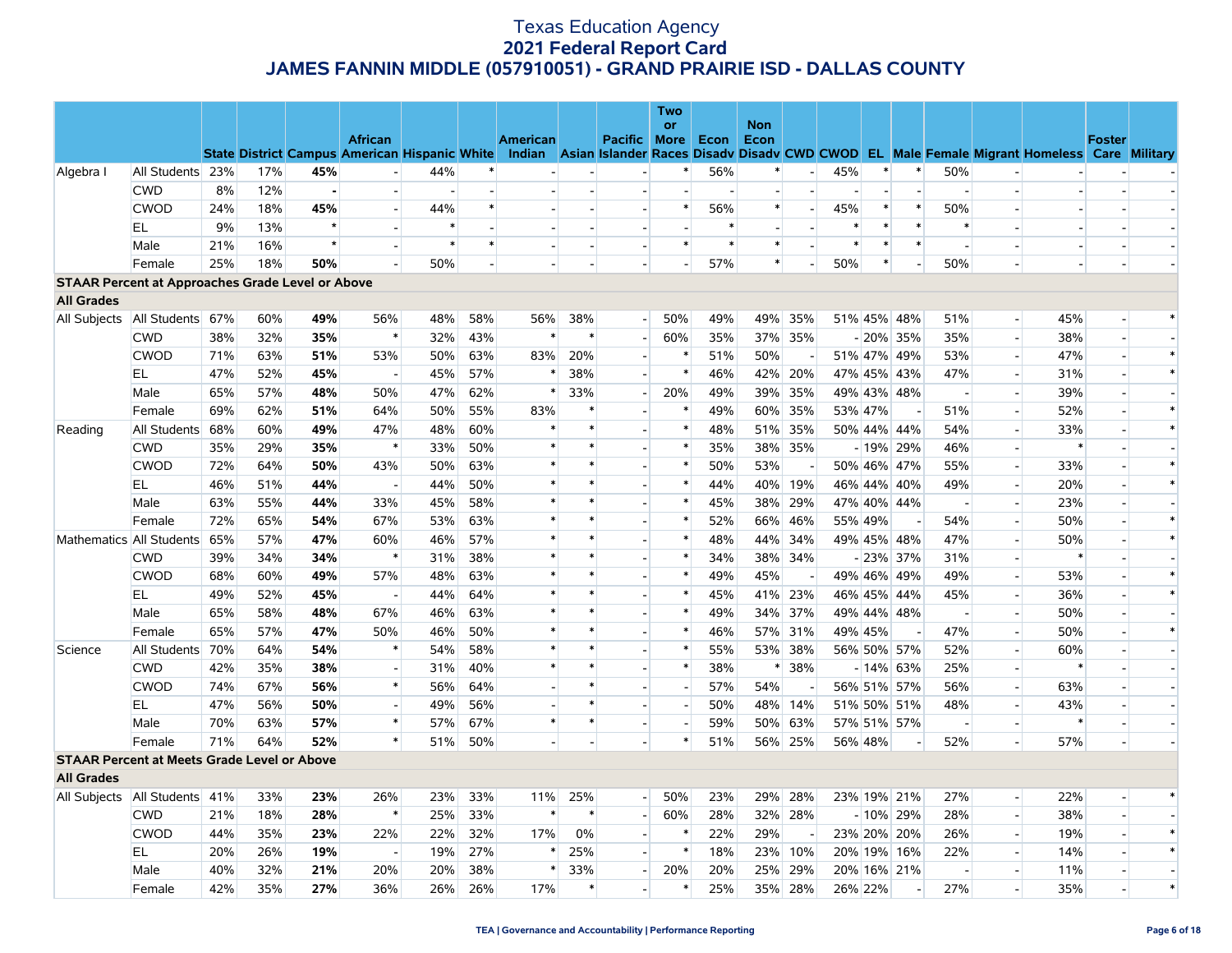|                   |                                             |     |     |     |                |                                                      |     |                 |        |                          | <b>Two</b>               |      |                    |                          |                |       |                          |                          |                          |                                                                                                  |                          |        |
|-------------------|---------------------------------------------|-----|-----|-----|----------------|------------------------------------------------------|-----|-----------------|--------|--------------------------|--------------------------|------|--------------------|--------------------------|----------------|-------|--------------------------|--------------------------|--------------------------|--------------------------------------------------------------------------------------------------|--------------------------|--------|
|                   |                                             |     |     |     | <b>African</b> |                                                      |     | <b>American</b> |        | Pacific More             | <b>or</b>                | Econ | <b>Non</b><br>Econ |                          |                |       |                          |                          |                          |                                                                                                  | <b>Foster</b>            |        |
|                   |                                             |     |     |     |                | <b>State District Campus American Hispanic White</b> |     |                 |        |                          |                          |      |                    |                          |                |       |                          |                          |                          | Indian Asian Islander Races Disady Disady CWD CWOD EL Male Female Migrant Homeless Care Military |                          |        |
| Reading           | All Students 44%                            |     | 37% | 22% | 27%            | 21%                                                  | 31% |                 |        |                          |                          | 20%  | 33%                | 26%                      |                |       | 21% 16% 19%              | 25%                      |                          | 14%                                                                                              |                          |        |
|                   | <b>CWD</b>                                  | 20% | 17% | 26% | $\ast$         | 24%                                                  | 38% | $\ast$          | $\ast$ | $\overline{\phantom{a}}$ | $\ast$                   | 27%  |                    | 25% 26%                  | $\sim$         |       | 6% 24%                   | 31%                      | $\overline{a}$           | $\ast$                                                                                           | $\overline{\phantom{a}}$ |        |
|                   | <b>CWOD</b>                                 | 47% | 39% | 21% | 21%            | 21%                                                  | 30% | $\ast$          | $\ast$ |                          | $\ast$                   | 19%  | 34%                |                          |                |       | 21% 16% 18%              | 24%                      |                          | 11%                                                                                              |                          | $\ast$ |
|                   | EL.                                         | 20% | 27% | 16% |                | 16%                                                  | 21% | *               | $\ast$ | $\overline{a}$           | $\ast$                   | 15%  | 20%                | 6%                       |                |       | 16% 16% 14%              | 18%                      | $\overline{a}$           | 0%                                                                                               | $\sim$                   | $\ast$ |
|                   | Male                                        | 40% | 33% | 19% | 22%            | 18%                                                  | 37% |                 | $\ast$ | $\blacksquare$           | $\ast$                   | 18%  | 24%                | 24%                      |                |       | 18% 14% 19%              | $\overline{\phantom{a}}$ | $\blacksquare$           | 0%                                                                                               |                          |        |
|                   | Female                                      | 48% | 41% | 25% | 33%            | 24%                                                  | 25% |                 | $\ast$ |                          | $\ast$                   | 22%  | 43%                | 31%                      | 24% 18%        |       |                          | 25%                      | $\overline{a}$           | 38%                                                                                              |                          | $\ast$ |
|                   | Mathematics All Students                    | 37% | 29% | 22% | 27%            | 21%                                                  | 34% | $\ast$          | $\ast$ | $\overline{\phantom{a}}$ | $\ast$                   | 22%  | 22%                | 30%                      |                |       | 21% 18% 19%              | 26%                      | $\blacksquare$           | 25%                                                                                              |                          | $\ast$ |
|                   | <b>CWD</b>                                  | 21% | 19% | 30% | $\ast$         | 26%                                                  | 38% | $\ast$          | $\ast$ |                          | $\ast$                   | 29%  |                    | 38% 30%                  |                |       | $-13\%$ 29%              | 31%                      |                          | $\ast$                                                                                           |                          |        |
|                   | <b>CWOD</b>                                 | 39% | 30% | 21% | 21%            | 20%                                                  | 33% | $\ast$          | $\ast$ | $\overline{a}$           | $\ast$                   | 21%  | 20%                |                          |                |       | 21% 18% 18%              | 25%                      | $\overline{\phantom{a}}$ | 24%                                                                                              |                          | $\ast$ |
|                   | EL.                                         | 20% | 23% | 18% |                | 17%                                                  | 29% |                 | $\ast$ | $\blacksquare$           | $\ast$                   | 18%  | 18%                | 13%                      |                |       | 18% 18% 15%              | 21%                      | $\overline{\phantom{a}}$ | 21%                                                                                              |                          | $\ast$ |
|                   | Male                                        | 37% | 30% | 19% | 22%            | 17%                                                  | 37% | *               | $\ast$ |                          | $\ast$                   | 19%  | 21%                | 29%                      |                |       | 18% 15% 19%              | $\overline{a}$           | $\overline{\phantom{a}}$ | 17%                                                                                              |                          |        |
|                   | Female                                      | 36% | 28% | 26% | 33%            | 25%                                                  | 31% | $\ast$          | $\ast$ | $\blacksquare$           | $\ast$                   | 26%  | 23%                | 31%                      | 25% 21%        |       | $\overline{\phantom{a}}$ | 26%                      | $\overline{\phantom{a}}$ | 38%                                                                                              |                          | $\ast$ |
| Science           | All Students                                | 43% | 34% | 32% | $\ast$         | 31%                                                  | 32% | $\ast$          | $\ast$ |                          | $\ast$                   | 31%  |                    | 34% 29%                  |                |       | 32% 31% 31%              | 32%                      |                          | 30%                                                                                              |                          |        |
|                   | <b>CWD</b>                                  | 22% | 19% | 29% | $\overline{a}$ | 25%                                                  | 20% | $\ast$          | $\ast$ | $\overline{a}$           | $\ast$                   | 29%  | ∗                  | 29%                      |                |       | $-14\%$ 50%              | 19%                      | $\overline{a}$           | $\ast$                                                                                           |                          |        |
|                   | <b>CWOD</b>                                 | 46% | 36% | 32% | $\ast$         | 32%                                                  | 36% |                 | $\ast$ | $\blacksquare$           | $\overline{\phantom{a}}$ | 31%  | 34%                |                          |                |       | 32% 32% 30%              | 34%                      | $\blacksquare$           | 25%                                                                                              |                          |        |
|                   | EL                                          | 17% | 27% | 31% | $\overline{a}$ | 30%                                                  | 33% |                 | $\ast$ | $\overline{a}$           | $\overline{a}$           | 30%  | 38%                | 14%                      |                |       | 32% 31% 28%              | 34%                      | $\overline{\phantom{a}}$ | 29%                                                                                              |                          |        |
|                   | Male                                        | 44% | 34% | 31% | $\ast$         | 31%                                                  | 44% | $\ast$          | $\ast$ | $\overline{\phantom{a}}$ | $\blacksquare$           | 31%  | 32%                | 50%                      |                |       | 30% 28% 31%              | $\overline{\phantom{a}}$ |                          | $\ast$                                                                                           |                          |        |
|                   | Female                                      | 42% | 34% | 32% | $\ast$         | 32%                                                  | 20% |                 |        |                          | $\ast$                   | 31%  | 38%                | 19%                      | 34% 34%        |       |                          | 32%                      |                          | 29%                                                                                              |                          |        |
|                   | <b>STAAR Percent at Masters Grade Level</b> |     |     |     |                |                                                      |     |                 |        |                          |                          |      |                    |                          |                |       |                          |                          |                          |                                                                                                  |                          |        |
| <b>All Grades</b> |                                             |     |     |     |                |                                                      |     |                 |        |                          |                          |      |                    |                          |                |       |                          |                          |                          |                                                                                                  |                          |        |
| All Subjects      | All Students 18%                            |     | 12% | 8%  | 9%             | 7%                                                   | 9%  | 0%              | 0%     | $-1$                     | 13%                      | 8%   | 7%                 | 6%                       | 8%             | 6%    | 7%                       | 8%                       | $\overline{\phantom{a}}$ | 4%                                                                                               |                          | $\ast$ |
|                   | <b>CWD</b>                                  | 7%  | 7%  | 6%  | $\ast$         | 4%                                                   | 14% | $\ast$          | $\ast$ | $\overline{a}$           | 0%                       | 6%   | 5%                 | 6%                       | $\sim$         | 0%    | 9%                       | 1%                       | $\blacksquare$           | 0%                                                                                               |                          |        |
|                   | <b>CWOD</b>                                 | 19% | 13% | 8%  | 6%             | 8%                                                   | 7%  | 0%              | 0%     | $\overline{a}$           | $\ast$                   | 8%   | 8%                 | $\overline{\phantom{a}}$ | 8%             | 6%    | 7%                       | 9%                       |                          | 5%                                                                                               |                          | $\ast$ |
|                   | EL.                                         | 7%  | 9%  | 6%  | $\sim$         | 6%                                                   | 8%  | *               | 0%     | $\overline{a}$           | $\ast$                   | 6%   | 6%                 | $0\%$                    | 6%             | 6%    | 5%                       | 7%                       | $\overline{\phantom{a}}$ | 3%                                                                                               | $\sim$                   | $\ast$ |
|                   | Male                                        | 17% | 12% | 7%  | 10%            | 7%                                                   | 11% | $\ast$          | 0%     | $\blacksquare$           | 20%                      | 7%   | 5%                 | 9%                       | 7%             | 5%    | 7%                       | $\overline{\phantom{a}}$ | $\blacksquare$           | 0%                                                                                               |                          |        |
|                   | Female                                      | 19% | 13% | 8%  | 7%             | 9%                                                   | 7%  | 0%              | $\ast$ |                          | $\ast$                   | 8%   | 10%                | 1%                       | 9%             | 7%    |                          | 8%                       | $\sim$                   | 9%                                                                                               |                          | $\ast$ |
| Reading           | All Students                                | 18% | 12% | 7%  | 7%             | 7%                                                   | 9%  | $\ast$          | $\ast$ |                          | $\ast$                   | 7%   | 7%                 | 3%                       | 8%             | 5%    | 6%                       | 8%                       |                          | 5%                                                                                               |                          | $\ast$ |
|                   | <b>CWD</b>                                  | 6%  | 6%  | 3%  | $\ast$         | 2%                                                   | 13% | $\ast$          | $\ast$ |                          | $\ast$                   | 3%   | 0%                 | 3%                       | $\overline{a}$ | 0%    | 5%                       | 0%                       |                          | $\ast$                                                                                           |                          |        |
|                   | <b>CWOD</b>                                 | 20% | 13% | 8%  | 7%             | 8%                                                   | 7%  | $\ast$          | $\ast$ | $\overline{\phantom{a}}$ | $\ast$                   | 8%   | 8%                 | $\overline{\phantom{a}}$ | 8%             | 5%    | 6%                       | 9%                       | $\overline{\phantom{a}}$ | 6%                                                                                               | $\overline{\phantom{a}}$ | $\ast$ |
|                   | EL                                          | 7%  | 9%  | 5%  |                | 5%                                                   | 0%  | $\ast$          | $\ast$ |                          | $\ast$                   | 5%   | 5%                 | 0%                       | 5%             | 5%    | 4%                       | 6%                       | $\overline{\phantom{a}}$ | 0%                                                                                               |                          | $\ast$ |
|                   | Male                                        | 16% | 11% | 6%  | 11%            | 6%                                                   | 11% | $\ast$          | $\ast$ |                          | $\ast$                   | 6%   | 5%                 | 5%                       | 6%             | 4%    | 6%                       | $\sim$                   | $\overline{a}$           | 0%                                                                                               |                          |        |
|                   | Female                                      | 21% | 14% | 8%  | 0%             | 9%                                                   | 6%  | $\ast$          | $\ast$ | $\overline{\phantom{a}}$ | $\ast$                   | 8%   | 9%                 | 0%                       | 9%             | 6%    | $\overline{\phantom{a}}$ | 8%                       | $\blacksquare$           | 13%                                                                                              |                          | $\ast$ |
|                   | Mathematics All Students                    | 17% | 12% | 7%  | 13%            | 6%                                                   | 11% | $\ast$          | $\ast$ |                          | $\ast$                   | 7%   | 6%                 | 9%                       | 6%             | 4%    | 6%                       | 7%                       |                          | 0%                                                                                               |                          | $\ast$ |
|                   | <b>CWD</b>                                  | 8%  | 7%  | 9%  | $\ast$         | 6%                                                   | 25% | $\ast$          | $\ast$ |                          | $\ast$                   | 8%   | 13%                | 9%                       |                | $0\%$ | 12%                      | 4%                       | $\overline{a}$           | $\ast$                                                                                           |                          |        |
|                   | <b>CWOD</b>                                 | 18% | 12% | 6%  | 7%             | 6%                                                   | 7%  | *               | $\ast$ |                          | $\ast$                   | 6%   | 5%                 | $\overline{\phantom{a}}$ | 6%             | 5%    | 5%                       | 7%                       | $\blacksquare$           | 0%                                                                                               |                          | $\ast$ |
|                   | EL                                          | 8%  | 10% | 4%  |                | 4%                                                   | 14% | $\ast$          | $\ast$ |                          | $\ast$                   | 4%   | 5%                 | $0\%$                    | 5%             | 4%    | 3%                       | 6%                       | $\blacksquare$           | 0%                                                                                               |                          | $\ast$ |
|                   | Male                                        | 18% | 13% | 6%  | 11%            | 6%                                                   | 11% | $\ast$          | $\ast$ |                          | $\ast$                   | 6%   | 5%                 | 12%                      | 5%             | 3%    | 6%                       |                          |                          | 0%                                                                                               |                          |        |
|                   | Female                                      | 16% | 11% | 7%  | 17%            | $6\%$                                                | 13% | $\ast$          | $\ast$ |                          | $\ast$                   | 7%   | 7%                 | 4%                       | 7%             | 6%    |                          | 7%                       |                          | 0%                                                                                               |                          | $\ast$ |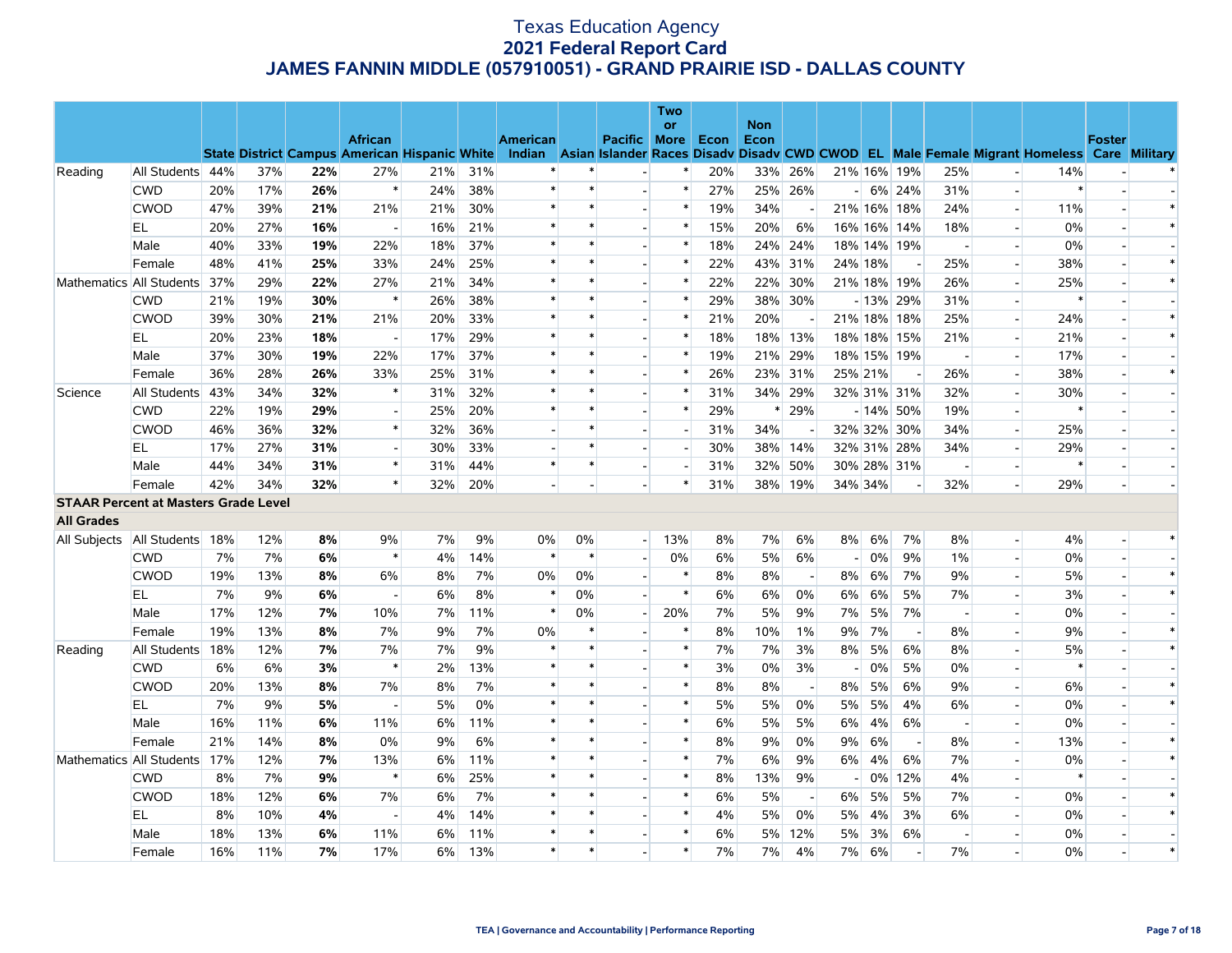|         |              |     |     |     | <b>African</b><br>State District Campus American Hispanic White |     |     | <b>American</b> | Pacific More | <b>Two</b><br>or | Econ | <b>Non</b><br>Econ |     |                          |             |        |     | Indian Asian Islander Races Disady Disady CWD CWOD EL Male Female Migrant Homeless Care Military | <b>Foster</b> |  |
|---------|--------------|-----|-----|-----|-----------------------------------------------------------------|-----|-----|-----------------|--------------|------------------|------|--------------------|-----|--------------------------|-------------|--------|-----|--------------------------------------------------------------------------------------------------|---------------|--|
| Science | All Students | 19% | 13% | 11% |                                                                 | 12% | 5%  |                 |              |                  | 11%  | $11\%$             | 4%  |                          | 12% 12% 11% |        | 11% | 10%                                                                                              |               |  |
|         | <b>CWD</b>   | 8%  | 7%  | 4%  |                                                                 | 6%  | 0%  |                 |              |                  | 5%   |                    | 4%  | $\overline{\phantom{0}}$ |             | 0% 13% | 0%  |                                                                                                  |               |  |
|         | <b>CWOD</b>  | 20% | 13% | 12% |                                                                 | 12% | 7%  |                 |              |                  | 12%  | 11%                |     |                          | 12% 13% 11% |        | 13% | 13%                                                                                              |               |  |
|         | EL           | 4%  | 8%  | 12% |                                                                 | 12% | 11% |                 |              |                  | 13%  | 10%                | 0%  |                          | 13% 12% 12% |        | 13% | 14%                                                                                              |               |  |
|         | Male         | 20% | 13% | 11% |                                                                 | 11% | 11% |                 |              |                  | 12%  | 5%                 | 13% |                          | 11% 12% 11% |        |     |                                                                                                  |               |  |
|         | Female       | 18% | 13% | 11% |                                                                 | 13% | 0%  |                 |              |                  | 10%  | 19%                | 0%  |                          | 13% 13%     |        | 11% | 14%                                                                                              |               |  |

- Indicates there are no students in the group.

\* Indicates results are masked due to small numbers to protect student confidentiality.

### **Part (iii): Academic Growth and Graduation Rate**

#### **Part (iii)(I): Academic Growth**

This section provides information on students' academic growth for mathematics and reading/ELA for public elementary schools and secondary schools which don't have a graduation rate, for the 2020-21 school year. These results include all students tested, regardless of whether they were in the accountability subset. (CWD: children with disability; CWOD: children without disability; EL: English learner)

 *USDE waived reporting requirements in Section 1111(h)(1)(C)(iii)(I) (other academic indicator results for schools that are not high schools) for the 2020-21 school year.*

#### **Part (iii)(II): Graduation Rate**

This section provides information on high school graduation rates for the class of 2020.

# **There is no data for this campus.**

### **Part (iv): English Language Proficiency**

This section provides information on the number and percentage of English learners achieving English language proficiency based on the 2021 Texas English Language Proficiency Assessment System (TELPAS) data. (EL: English learner)

| <b>Total</b> | <b>EL in Proficiency</b> | <b>Rate of</b> |
|--------------|--------------------------|----------------|
| <b>Class</b> | of EL                    | Proficiency    |
| 304          | 14                       |                |

- Indicates there are no students in the group.
- \* Indicates results are masked due to small numbers to protect student confidentiality.
- $\diamond$  Indicates data reporting does not meet for Minimum Size.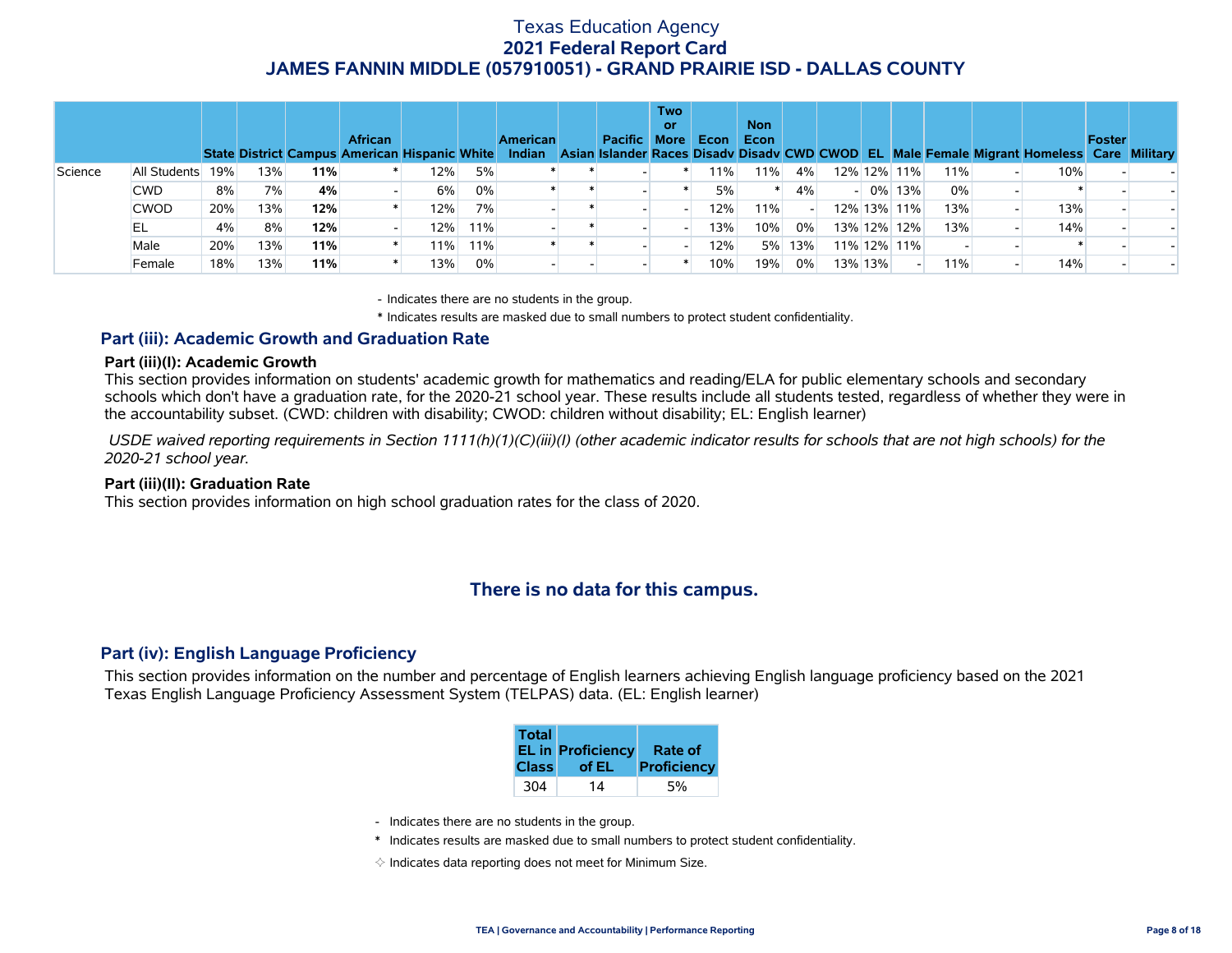### **Part (v): School Quality or Student Success (SQSS)**

This section provides information on school quality or student success, which is college, career and military readiness (CCMR) for high schools and average performance rate of the three STAAR performance levels of all students, regardless of whether they were in the accountability subset, for elementary and secondary schools without a graduation rate. (CWD: children with disability; EL: English learner)

|                                                                                 | All                      | <b>African</b><br><b>Students American Hispanic White</b> |    |                          | <b>American</b><br><b>Indian</b> |                          | <b>Pacific</b><br>Asian Islander Races Disady CWD | Two<br>or<br><b>More</b> | Econ   |    | EL |
|---------------------------------------------------------------------------------|--------------------------|-----------------------------------------------------------|----|--------------------------|----------------------------------|--------------------------|---------------------------------------------------|--------------------------|--------|----|----|
| <b>Student Success (Student Achievement Domain Score: STAAR Component Only)</b> |                          |                                                           |    |                          |                                  |                          |                                                   |                          |        |    |    |
| <b>STAAR Component Score</b>                                                    | 27                       | 30                                                        | 26 | 33                       | 22                               | 21                       | $\overline{\phantom{a}}$                          | 38                       |        | 23 | 23 |
| <b>School Quality (College, Career, and Military Readiness Performance)</b>     |                          |                                                           |    |                          |                                  |                          |                                                   |                          |        |    |    |
| <b>%Students meeting CCMR</b>                                                   | $\overline{\phantom{0}}$ | $\overline{\phantom{0}}$                                  |    | $\overline{\phantom{0}}$ | $\overline{\phantom{0}}$         | $\overline{\phantom{0}}$ | $\blacksquare$                                    | $\overline{\phantom{0}}$ | $\sim$ | -  |    |

- Indicates there are no students in the group.

\* Indicates results are masked due to small numbers to protect student confidentiality.

### **Part (vi): Goal Meeting Status**

This section provides information on the progress of all students and each student group toward meeting the long-term goals or interim objectives on STAAR academic performance, federal graduation rate, and English learners' language proficiency. (CWD: children with disability; EL: English learner)

 *USDE waived reporting requirements in Section 1111(h)(1)(C)(vi) (progress toward meeting long-term goals and measurements of interim progress) for the 2020-21 school year.*

### **Part (vii): STAAR Participation**

This section provides the percentage of students assessed and not assessed on STAAR for mathematics, reading/ELA, and science. (CWD: children with disability; CWOD: children without disability; EL: English learner)

|                           |              |     | <b>African</b><br><b>Campus American Hispanic White</b> |     |     | <b>American</b><br><b>Indian</b> |      | <b>Pacific</b><br>Asian Islander Races Disady Disady CWD CWOD EL | <b>Two</b><br>or<br><b>More</b> | Econ | <b>Non</b><br>Econ |     |         |             |     | <b>Male Female Migrant</b> |
|---------------------------|--------------|-----|---------------------------------------------------------|-----|-----|----------------------------------|------|------------------------------------------------------------------|---------------------------------|------|--------------------|-----|---------|-------------|-----|----------------------------|
| <b>Participation Rate</b> |              |     |                                                         |     |     |                                  |      |                                                                  |                                 |      |                    |     |         |             |     |                            |
| <b>All Subjects</b>       | All Students | 87% | 69%                                                     | 89% | 77% | 100%                             | 80%  |                                                                  | 80%                             | 88%  | 82%                | 77% |         | 89% 92% 87% | 88% |                            |
|                           | <b>CWD</b>   | 77% | 29%                                                     | 77% | 78% |                                  |      |                                                                  | 100%                            | 79%  | 64%                | 77% |         | -89% 74%    | 81% |                            |
|                           | <b>CWOD</b>  | 89% | 76%                                                     | 90% | 77% | 100%                             | 71%  |                                                                  | 60%                             | 89%  | 85%                |     |         | 89% 92% 89% | 89% |                            |
|                           | EL           | 92% |                                                         | 92% | 91% |                                  | 80%  |                                                                  |                                 | 92%  | 89%                | 89% |         | 92% 92% 93% | 90% |                            |
|                           | Male         | 87% | 74%                                                     | 89% | 70% |                                  | 100% |                                                                  | 71%                             | 87%  | 83%                | 74% |         | 89% 93% 87% |     |                            |
|                           | Female       | 88% | 64%                                                     | 89% | 88% | 100%                             |      |                                                                  |                                 | 89%  | 80%                | 81% | 89% 90% |             | 88% |                            |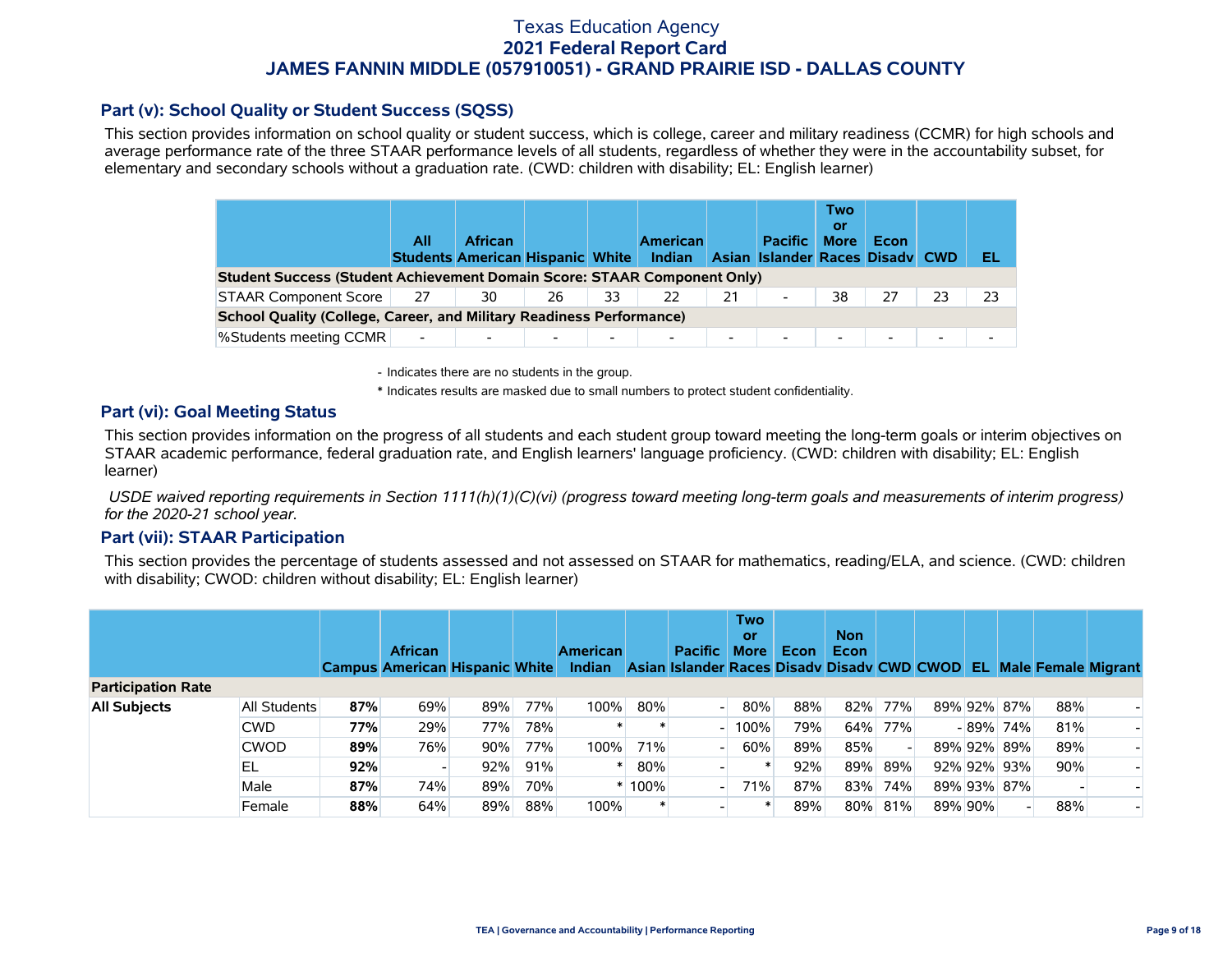|                                          |                     |     |                                                         |     |          |                                                                                              |                |                | <b>Two</b>               |                          |            |                          |                |         |                          |                          |  |
|------------------------------------------|---------------------|-----|---------------------------------------------------------|-----|----------|----------------------------------------------------------------------------------------------|----------------|----------------|--------------------------|--------------------------|------------|--------------------------|----------------|---------|--------------------------|--------------------------|--|
|                                          |                     |     |                                                         |     |          |                                                                                              |                |                | <b>or</b>                |                          | <b>Non</b> |                          |                |         |                          |                          |  |
|                                          |                     |     | <b>African</b><br><b>Campus American Hispanic White</b> |     |          | <b>American</b><br>Indian Asian Islander Races Disady Disady CWD CWOD EL Male Female Migrant |                | <b>Pacific</b> | <b>More</b>              | Econ                     | Econ       |                          |                |         |                          |                          |  |
| Reading                                  | All Students        | 89% | 71%                                                     | 91% | 79%      |                                                                                              | $\ast$         |                | $\ast$                   | 90%                      | 86%        | 80%                      |                |         | 91% 95% 89%              | 90%                      |  |
|                                          | <b>CWD</b>          | 80% | $\ast$                                                  | 82% | 73%      | $\ast$                                                                                       | $\ast$         |                | $\ast$                   | 83%                      | 67%        | 80%                      |                |         | $-97\%$ 79%              | 82%                      |  |
|                                          | <b>CWOD</b>         | 91% | 78%                                                     | 92% | 81%      | $\ast$                                                                                       | $\ast$         | $\overline{a}$ | $\ast$                   | 91%                      | 89%        | $\overline{\phantom{a}}$ |                | 91% 95% | 90%                      | 91%                      |  |
|                                          | EL.                 | 95% | $\overline{\phantom{a}}$                                | 95% | 100%     | $\ast$                                                                                       | $\ast$         | $\blacksquare$ | $\ast$                   | 95%                      | 96%        | 97%                      |                |         | 95% 95% 96%              | 94%                      |  |
|                                          | Male                | 89% | 75%                                                     | 90% | 76%      | $\ast$                                                                                       | $\ast$         |                | $\ast$                   | 89%                      | 83%        | 79%                      |                |         | 90% 96% 89%              |                          |  |
|                                          | Female              | 90% | 67%                                                     | 91% | 84%      | $\ast$                                                                                       | $\ast$         |                | $\ast$                   | 90%                      | 88%        | 82%                      |                | 91% 94% | $\blacksquare$           | 90%                      |  |
| <b>Mathematics</b>                       | All Students        | 84% | 71%                                                     | 86% | 73%      | $\ast$                                                                                       | $\ast$         | $\blacksquare$ | $\ast$                   | 86%                      | 76%        | 74%                      |                |         | 86% 88% 84%              | 85%                      |  |
|                                          | <b>CWD</b>          | 74% | $\ast$                                                  | 74% | 73%      | $\ast$                                                                                       | $\ast$         |                | $\pmb{\ast}$             | 78%                      | 53%        | 74%                      |                |         | $-84\%$ 72%              | 76%                      |  |
|                                          | <b>CWOD</b>         | 86% | 78%                                                     | 87% | 73%      | $\ast$                                                                                       | $\ast$         |                | $\ast$                   | 87%                      | 80%        | $\sim$                   |                |         | 86% 89% 86%              | 86%                      |  |
|                                          | EL.                 | 88% | $\overline{\phantom{a}}$                                | 89% | 82%      | $\ast$                                                                                       | $\ast$         | $\overline{a}$ | $\ast$                   | 89%                      | 83%        | 84%                      |                |         | 89% 88% 90%              | 87%                      |  |
|                                          | Male                | 84% | 75%                                                     | 86% | 66%      | $\ast$                                                                                       | $\ast$         |                | $\ast$                   | 85%                      | 79%        | 72%                      |                |         | 86% 90% 84%              |                          |  |
|                                          | Female              | 85% | 67%                                                     | 85% | 84%      | $\ast$                                                                                       | $\ast$         |                | $\ast$                   | 87%                      | 71%        | 76%                      |                | 86% 87% |                          | 85%                      |  |
| <b>Science</b>                           | All Students        | 89% | 57%                                                     | 91% | 83%      | $\ast$                                                                                       | $\ast$         | $\overline{a}$ | $\ast$                   | 90%                      | 86%        | 77%                      |                |         | 91% 91% 88%              | 91%                      |  |
|                                          | <b>CWD</b>          | 77% | $\ast$                                                  | 73% | 100%     | $\ast$                                                                                       | $\ast$         | $\blacksquare$ | $\ast$                   | 75%                      | $\ast$     | 77%                      |                |         | $-78\%$ 62%              | 89%                      |  |
|                                          | <b>CWOD</b>         | 91% | 67%                                                     | 93% | 78%      |                                                                                              | $\ast$         |                | $\ast$                   | 92%                      | 85%        |                          |                |         | 91% 92% 90%              | 91%                      |  |
|                                          | EL                  | 91% |                                                         | 91% | 90%      |                                                                                              | $\ast$         | $\overline{a}$ | $\blacksquare$           | 92%                      | 88%        | 78%                      |                | 92% 91% | 94%                      | 89%                      |  |
|                                          | Male                | 88% | $\ast$                                                  | 91% | 69%      | $\ast$                                                                                       | $\ast$         |                | $\ast$                   | 87%                      | 92%        | 62%                      |                |         | 90% 94% 88%              | $\overline{\phantom{a}}$ |  |
|                                          | Female              | 91% | $\ast$                                                  |     | 91% 100% |                                                                                              |                |                | $\ast$                   | 92%                      | 80%        | 89%                      |                | 91% 89% | $\overline{\phantom{a}}$ | 91%                      |  |
| <b>SAT/ACT All Subjects All Students</b> |                     |     |                                                         |     |          |                                                                                              |                |                |                          |                          |            |                          |                |         |                          |                          |  |
|                                          | CWD                 |     | $\overline{a}$                                          |     |          |                                                                                              | $\overline{a}$ |                |                          | $\overline{a}$           |            | $\overline{a}$           | $\overline{a}$ |         |                          | $\overline{a}$           |  |
|                                          | <b>CWOD</b>         |     | $\blacksquare$                                          |     |          |                                                                                              |                |                | $\overline{\phantom{a}}$ |                          |            | $\blacksquare$           |                |         |                          | $\overline{\phantom{a}}$ |  |
|                                          | EL                  |     |                                                         |     |          |                                                                                              |                |                |                          |                          |            |                          |                |         |                          |                          |  |
|                                          | Male                |     | $\overline{a}$                                          |     |          |                                                                                              | $\overline{a}$ |                | $\blacksquare$           | $\overline{\phantom{0}}$ |            | $\sim$                   |                |         |                          | $\overline{a}$           |  |
|                                          | Female              |     |                                                         |     |          |                                                                                              |                |                |                          |                          |            |                          |                |         |                          |                          |  |
| <b>Non-Participation Rate</b>            |                     |     |                                                         |     |          |                                                                                              |                |                |                          |                          |            |                          |                |         |                          |                          |  |
| <b>All Subjects</b>                      | All Students        | 13% | 31%                                                     | 11% | 23%      | 0%                                                                                           | 20%            | $\overline{a}$ | 20%                      | 12%                      | 18%        | 23%                      | 11%            |         | 8% 13%                   | 12%                      |  |
|                                          | <b>CWD</b>          | 23% | 71%                                                     | 23% | 22%      | $\ast$                                                                                       | $\ast$         |                | 0%                       | 21%                      | 36%        | 23%                      |                |         | $-11\%$ 26%              | 19%                      |  |
|                                          | <b>CWOD</b>         | 11% | 24%                                                     | 10% | 23%      | 0%                                                                                           | 29%            |                | 40%                      | 11%                      | 15%        |                          | 11%            |         | 8% 11%                   | 11%                      |  |
|                                          | EL                  | 8%  |                                                         | 8%  | 9%       | $\ast$                                                                                       | 20%            |                | $\ast$                   | 8%                       | 11%        | 11%                      | 8%             | 8%      | 7%                       | 10%                      |  |
|                                          | Male                | 13% | 26%                                                     | 11% | 30%      | $\ast$                                                                                       | 0%             |                | 29%                      | 13%                      | 17%        | 26%                      | 11%            |         | 7% 13%                   | $\sim$                   |  |
|                                          | Female              | 12% | 36%                                                     | 11% | 12%      | 0%                                                                                           | $\ast$         |                | $\ast$                   | 11%                      | 20%        | 19%                      | 11%            | 10%     | $\overline{a}$           | 12%                      |  |
| Reading                                  | <b>All Students</b> | 11% | 29%                                                     | 9%  | 21%      | $\ast$                                                                                       | $\ast$         |                | $\ast$                   | 10%                      | 14%        | 20%                      | 9%             |         | 5% 11%                   | 10%                      |  |
|                                          | <b>CWD</b>          | 20% | $\ast$                                                  | 18% | 27%      | $\ast$                                                                                       | $\ast$         |                | $\ast$                   | 17%                      | 33%        | 20%                      |                |         | 3% 21%                   | 18%                      |  |
|                                          | CWOD                | 9%  | 22%                                                     | 8%  | 19%      | $\ast$                                                                                       | $\ast$         |                | $\ast$                   | 9%                       | 11%        | $\overline{\phantom{a}}$ | 9%             |         | 5% 10%                   | 9%                       |  |
|                                          | EL.                 | 5%  |                                                         | 5%  | 0%       | $\ast$                                                                                       | $\ast$         |                | $\ast$                   | 5%                       | 4%         | 3%                       | 5%             | 5%      | 4%                       | 6%                       |  |
|                                          | Male                | 11% | 25%                                                     | 10% | 24%      | $\ast$                                                                                       | $\ast$         | $\overline{a}$ | $\ast$                   | 11%                      | 17%        | 21%                      | 10%            |         | 4% 11%                   |                          |  |
|                                          | Female              | 10% | 33%                                                     | 9%  | 16%      | $\ast$                                                                                       | $\ast$         |                | $\ast$                   | 10%                      | 12%        | 18%                      | 9%             | 6%      |                          | 10%                      |  |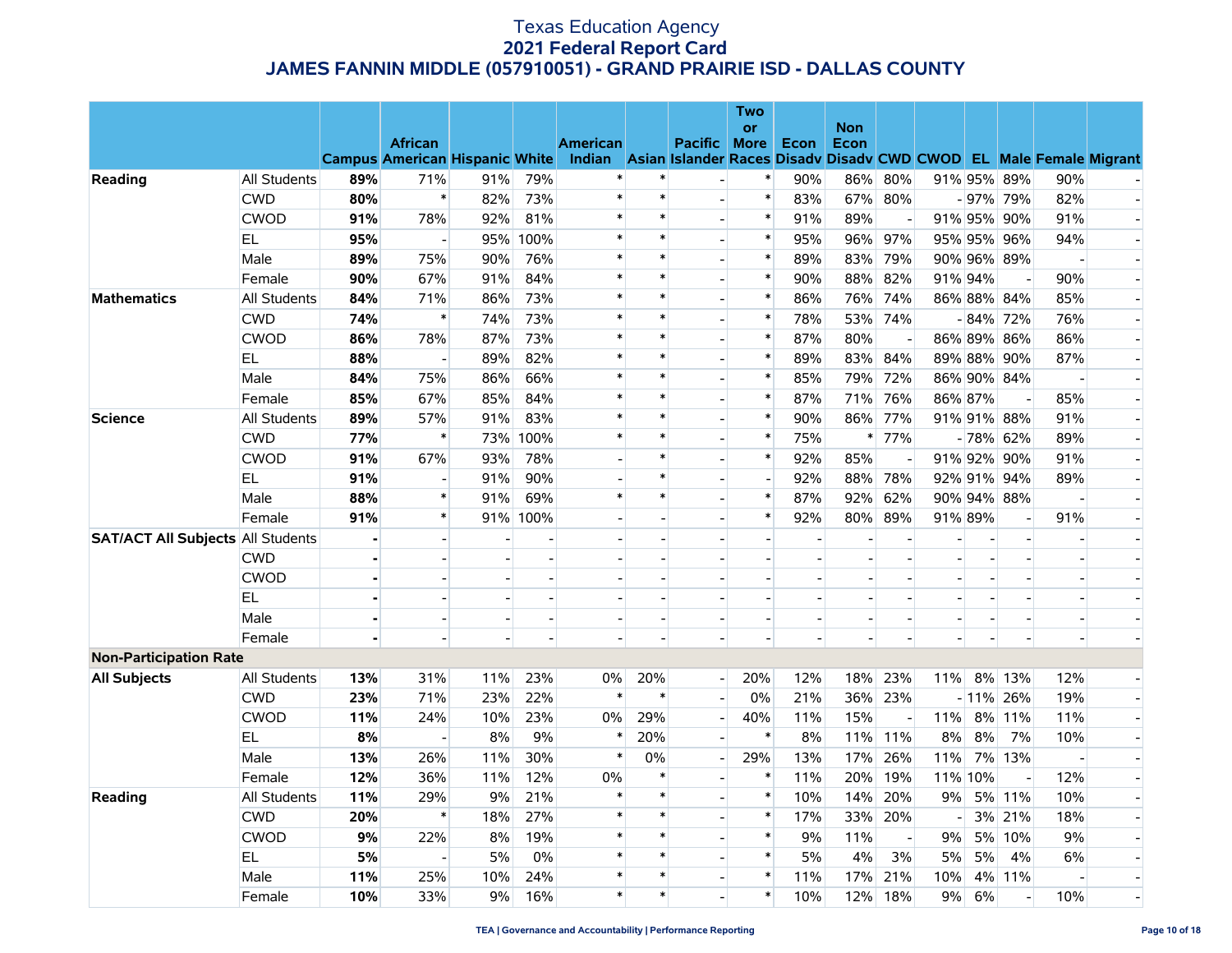|                                          |              |     | <b>African</b><br><b>Campus American Hispanic White</b> |     |       | <b>American</b><br>Indian Asian Islander Races Disadv Disadv CWD CWOD EL Male Female Migrant | <b>Pacific</b> | <b>Two</b><br>or<br><b>More</b> | Econ | <b>Non</b><br>Econ |                          |     |         |             |     |  |
|------------------------------------------|--------------|-----|---------------------------------------------------------|-----|-------|----------------------------------------------------------------------------------------------|----------------|---------------------------------|------|--------------------|--------------------------|-----|---------|-------------|-----|--|
| <b>Mathematics</b>                       | All Students | 16% | 29%                                                     | 14% | 27%   |                                                                                              |                |                                 | 14%  | 24%                | 26%                      |     |         | 14% 12% 16% | 15% |  |
|                                          | <b>CWD</b>   | 26% | ∗                                                       | 26% | 27%   |                                                                                              |                |                                 | 22%  | 47%                | 26%                      |     |         | $-16\%$ 28% | 24% |  |
|                                          | <b>CWOD</b>  | 14% | 22%                                                     | 13% | 27%   |                                                                                              |                | $\ast$                          | 13%  | 20%                |                          |     |         | 14% 11% 14% | 14% |  |
|                                          | EL           | 12% |                                                         | 11% | 18%   |                                                                                              |                |                                 | 11%  | 17%                | 16%                      |     |         | 11% 12% 10% | 13% |  |
|                                          | Male         | 16% | 25%                                                     | 14% | 34%   |                                                                                              |                |                                 | 15%  | 21%                | 28%                      |     |         | 14% 10% 16% |     |  |
|                                          | Female       | 15% | 33%                                                     | 15% | 16%   |                                                                                              |                |                                 | 13%  | 29%                | 24%                      |     | 14% 13% |             | 15% |  |
| <b>Science</b>                           | All Students | 11% | 43%                                                     | 9%  | 17%   |                                                                                              |                |                                 | 10%  | 14%                | 23%                      |     |         | 9% 9% 12%   | 9%  |  |
|                                          | <b>CWD</b>   | 23% | $\ast$                                                  | 27% | $0\%$ |                                                                                              |                |                                 | 25%  |                    | 23%                      |     |         | $-22\%$ 38% | 11% |  |
|                                          | <b>CWOD</b>  | 9%  | 33%                                                     | 7%  | 22%   |                                                                                              |                |                                 | 8%   | 15%                | $\overline{\phantom{a}}$ | 9%  |         | 8% 10%      | 9%  |  |
|                                          | EL           | 9%  |                                                         | 9%  | 10%   |                                                                                              |                |                                 | 8%   | 12%                | 22%                      | 8%  | 9%      | 6%          | 11% |  |
|                                          | Male         | 12% |                                                         | 9%  | 31%   |                                                                                              |                | $\ast$                          | 13%  | 8%                 | 38%                      | 10% |         | 6% 12%      |     |  |
|                                          | Female       | 9%  |                                                         | 9%  | $0\%$ |                                                                                              |                |                                 | 8%   | 20%                | 11%                      |     | 9% 11%  |             | 9%  |  |
| <b>SAT/ACT All Subjects All Students</b> |              |     |                                                         |     |       |                                                                                              |                |                                 |      |                    |                          |     |         |             |     |  |
|                                          | <b>CWD</b>   |     |                                                         |     |       |                                                                                              |                |                                 |      |                    |                          |     |         |             |     |  |
|                                          | <b>CWOD</b>  |     |                                                         |     |       |                                                                                              |                |                                 |      |                    |                          |     |         |             |     |  |
|                                          | <b>EL</b>    |     |                                                         |     |       |                                                                                              |                |                                 |      |                    |                          |     |         |             |     |  |
|                                          | Male         |     |                                                         |     |       |                                                                                              |                |                                 |      |                    |                          |     |         |             |     |  |
|                                          | Female       |     |                                                         |     |       |                                                                                              |                |                                 |      |                    |                          |     |         |             |     |  |

- Indicates there are no students in the group.

\* Indicates results are masked due to small numbers to protect student confidentiality.

### **Part (viii): Civil Rights Data**

Part (viii)(I) This section provides information from the 2017-18 CRDC surveys, submitted by school districts to the Office for Civil Rights on measures of school quality, climate, and safety, including counts of in-school suspensions, out-of-school suspensions, expulsions, school related arrests, referrals to law enforcement, chronic absenteeism (including both excused and unexcused absences), incidences of violence, including bullying and harassment. (EL: English learner)

|                                      | Total | <b>African</b> |  | <b>Indian</b><br>or<br><b>Alaska</b> | <b>Pacific More</b> | <b>Two</b><br>or | <b>Students</b><br>with<br>students American Hispanic White Native Asian Islander Races EL Disabilities | <b>Students</b><br>with<br><b>Disabilities</b><br>(Section<br>504) |
|--------------------------------------|-------|----------------|--|--------------------------------------|---------------------|------------------|---------------------------------------------------------------------------------------------------------|--------------------------------------------------------------------|
| <b>Students Without Disabilities</b> |       |                |  |                                      |                     |                  |                                                                                                         |                                                                    |
| <b>In-School Suspensions</b>         |       |                |  |                                      |                     |                  |                                                                                                         |                                                                    |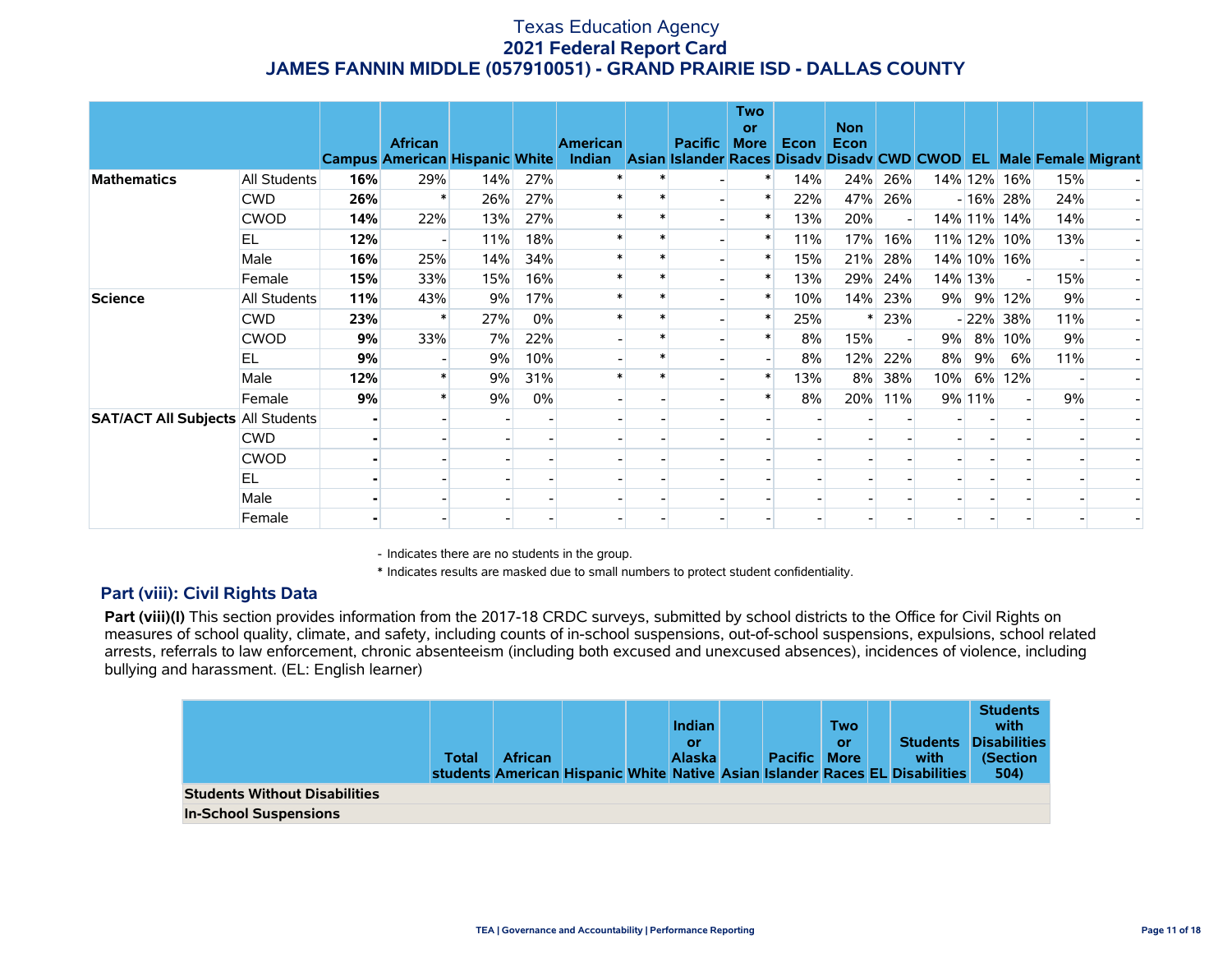|                                     |        |                |                |                |                         | Indian              |                |                | <b>Two</b>               |                           |                                                                              | <b>Students</b><br>with         |
|-------------------------------------|--------|----------------|----------------|----------------|-------------------------|---------------------|----------------|----------------|--------------------------|---------------------------|------------------------------------------------------------------------------|---------------------------------|
|                                     |        | <b>Total</b>   | <b>African</b> |                |                         | or<br><b>Alaska</b> |                | <b>Pacific</b> | <b>or</b><br><b>More</b> |                           | <b>Students</b><br>with                                                      | <b>Disabilities</b><br>(Section |
|                                     |        |                |                |                |                         |                     |                |                |                          |                           | students American Hispanic White Native Asian Islander Races EL Disabilities | 504)                            |
|                                     | Male   | 57             | $\mathbf{1}$   | 51             | $\overline{\mathbf{r}}$ | $\pmb{0}$           | 0              | $\overline{0}$ |                          | $1 \overline{28}$         |                                                                              |                                 |
|                                     | Female | 32             | $\pmb{0}$      | 29             | $\overline{\mathbf{3}}$ | $\mathbf 0$         | $\mathsf 0$    | 0              |                          | $0$ 11                    |                                                                              |                                 |
|                                     | Total  | 89             | $\mathbf{1}$   | 80             | 7                       | $\Omega$            | $\mathbf 0$    | $\Omega$       |                          | $1 \overline{\smash{39}}$ |                                                                              |                                 |
| <b>Out-of-School Suspensions</b>    |        |                |                |                |                         |                     |                |                |                          |                           |                                                                              |                                 |
|                                     | Male   | 5              | $\overline{0}$ | $\overline{2}$ | 1                       | $\overline{0}$      | $\mathbf 0$    | $\overline{0}$ | 2                        | $\mathbf{1}$              |                                                                              |                                 |
|                                     | Female | 4              | 0              | $\overline{4}$ | $\mathbf 0$             | $\overline{0}$      | $\mathbf 0$    | $\overline{0}$ | 0                        | $\overline{2}$            |                                                                              |                                 |
|                                     | Total  | 9              | $\overline{0}$ | 6              | $\mathbf{1}$            | $\overline{0}$      | $\mathbf 0$    | $\overline{0}$ | $\overline{2}$           | $\overline{3}$            |                                                                              |                                 |
| <b>Expulsions</b>                   |        |                |                |                |                         |                     |                |                |                          |                           |                                                                              |                                 |
| <b>With Educational Services</b>    | Male   | 1              | $\overline{0}$ | $\mathbf{0}$   | 1                       | $\overline{0}$      | $\mathbf 0$    | $\overline{0}$ | 0                        | $\mathbf 0$               |                                                                              |                                 |
|                                     | Female | $\mathbf 0$    | $\mathbf{0}$   | 0              | 0                       | $\overline{0}$      | $\mathbf 0$    | 0              | 0                        | $\mathbf 0$               |                                                                              |                                 |
|                                     | Total  | $\mathbf{1}$   | $\mathbf 0$    | 0              | $\mathbf{1}$            | $\Omega$            | $\mathbf 0$    | 0              | 0                        | $\mathbf 0$               |                                                                              |                                 |
| Without Educational Services        | Male   | $\pmb{0}$      | $\mathbf{0}$   | 0              | $\Omega$                | $\overline{0}$      | $\mathbf 0$    | 0              | 0                        | $\mathbf 0$               |                                                                              |                                 |
|                                     | Female | $\mathbf 0$    | $\mathbf{0}$   | 0              | $\mathbf 0$             | $\mathbf{0}$        | $\mathbf 0$    | 0              | 0                        | $\mathbf 0$               |                                                                              |                                 |
|                                     | Total  | 0              | $\mathbf{0}$   | 0              | $\mathbf 0$             | $\overline{0}$      | $\mathbf 0$    | 0              | 0                        | $\mathbf 0$               |                                                                              |                                 |
| Under Zero Tolerance Policies Male  |        | $\mathbf 0$    | $\mathbf{0}$   | 0              | 0                       | $\Omega$            | $\Omega$       | 0              | 0                        | $\overline{0}$            |                                                                              |                                 |
|                                     | Female | 0              | 0              | 0              | 0                       | $\overline{0}$      | $\mathbf 0$    | 0              | 0                        | $\mathbf 0$               |                                                                              |                                 |
|                                     | Total  | $\mathbf 0$    | 0              | 0              | 0                       | $\Omega$            | 0              | 0              | 0                        | $\mathbf 0$               |                                                                              |                                 |
| <b>School-Related Arrests</b>       |        |                |                |                |                         |                     |                |                |                          |                           |                                                                              |                                 |
|                                     | Male   | 3              | $\overline{0}$ | $\overline{2}$ | $\mathbf{1}$            | $\overline{0}$      | $\overline{0}$ | $\overline{0}$ | 0                        | $\mathbf{1}$              |                                                                              |                                 |
|                                     | Female | 0              | 0              | $\overline{0}$ | 0                       | $\overline{0}$      | 0              | 0              | 0                        | $\pmb{0}$                 |                                                                              |                                 |
|                                     | Total  | 3              | $\mathbf{0}$   | $\overline{2}$ | $\mathbf{1}$            | $\Omega$            | $\mathbf 0$    | $\overline{0}$ | 0                        | $\mathbf{1}$              |                                                                              |                                 |
| <b>Referrals to Law Enforcement</b> |        |                |                |                |                         |                     |                |                |                          |                           |                                                                              |                                 |
|                                     | Male   | 3              | $\overline{0}$ | $\overline{2}$ | 1                       | $\overline{0}$      | $\mathbf 0$    | $\overline{0}$ | 0                        | $\mathbf{1}$              |                                                                              |                                 |
|                                     | Female | 0              | 0              | $\overline{0}$ | $\mathbf 0$             | $\overline{0}$      | 0              | $\overline{0}$ | 0                        | $\mathbf 0$               |                                                                              |                                 |
|                                     | Total  | 3              | $\mathbf{0}$   | $\overline{2}$ | $\mathbf{1}$            | $\Omega$            | $\mathbf 0$    | $\Omega$       | $\overline{0}$           | $\mathbf{1}$              |                                                                              |                                 |
| <b>Students With Disabilities</b>   |        |                |                |                |                         |                     |                |                |                          |                           |                                                                              |                                 |
| <b>In-School Suspensions</b>        |        |                |                |                |                         |                     |                |                |                          |                           |                                                                              |                                 |
|                                     | Male   | 15             | $\overline{0}$ | 12             | 2                       | $\overline{0}$      | 0              | 0              | 1                        | $\overline{7}$            |                                                                              | 5                               |
|                                     | Female | $\overline{2}$ | 0              | $\overline{2}$ | $\mathbf 0$             | $\mathbf{0}$        | $\mathbf 0$    | 0              | 0                        | $\overline{4}$            |                                                                              | 6                               |
|                                     | Total  | 17             | $\mathbf{0}$   | 14             | $\overline{2}$          | $\overline{0}$      | $\mathbf 0$    | 0              |                          | $1$ 11                    |                                                                              | 11                              |
| <b>Out-of-School Suspensions</b>    |        |                |                |                |                         |                     |                |                |                          |                           |                                                                              |                                 |
|                                     | Male   | 3              | $\overline{0}$ | 1              | $\mathbf{1}$            | $\overline{0}$      | 0              | $\overline{0}$ | 1                        | $\vert$                   |                                                                              | 0                               |
|                                     | Female | 0              | $\mathbf{0}$   | 0              | 0                       | $\overline{0}$      | $\mathbf 0$    | $\overline{0}$ | 0                        | $\pmb{0}$                 |                                                                              | $\mathbf{1}$                    |
|                                     | Total  | 3              | 0              | 1              | $\mathbf{1}$            | $\overline{0}$      | $\mathbf 0$    | 0              | $\mathbf{1}$             | 1                         |                                                                              | 1                               |
| <b>Expulsions</b>                   |        |                |                |                |                         |                     |                |                |                          |                           |                                                                              |                                 |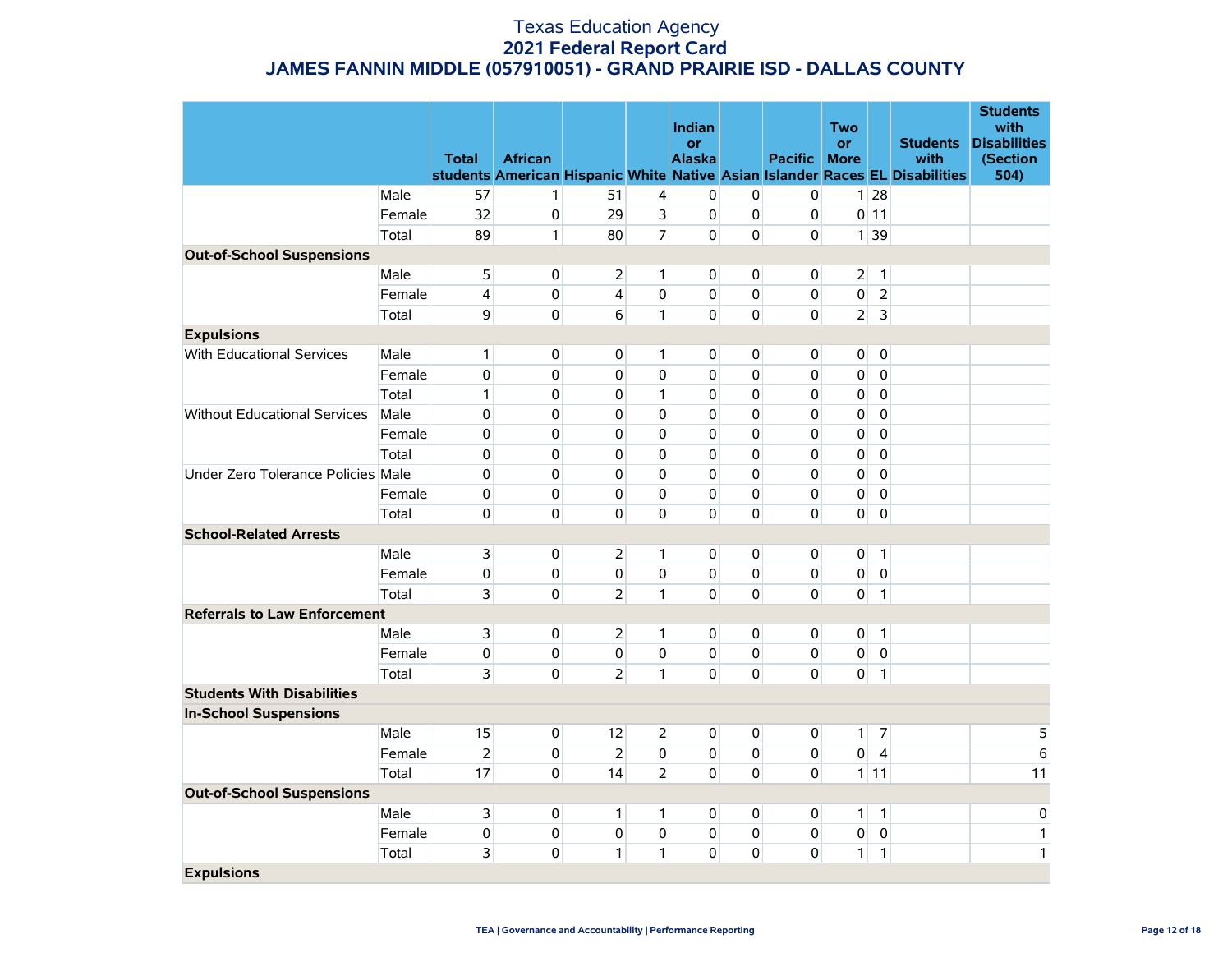|                                     |        | <b>Total</b>   | <b>African</b> |                |             | Indian<br>or<br><b>Alaska</b> |             | <b>Pacific</b> | <b>Two</b><br>or<br><b>More</b> |             | <b>Students</b><br>with<br>students American Hispanic White Native Asian Islander Races EL Disabilities | <b>Students</b><br>with<br><b>Disabilities</b><br>(Section<br>504) |
|-------------------------------------|--------|----------------|----------------|----------------|-------------|-------------------------------|-------------|----------------|---------------------------------|-------------|---------------------------------------------------------------------------------------------------------|--------------------------------------------------------------------|
| <b>With Educational Services</b>    | Male   | 0              | $\mathbf{0}$   | 0              | 0           | 0                             | 0           | 0              | 0                               | 0           |                                                                                                         | 0                                                                  |
|                                     | Female | 0              | 0              | 0              | 0           | $\mathbf{0}$                  | 0           | 0              | 0                               | $\mathbf 0$ |                                                                                                         | 0                                                                  |
|                                     | Total  | 0              | $\mathbf{0}$   | 0              | 0           | $\mathbf{0}$                  | 0           | 0              | 0                               | 0           |                                                                                                         | 0                                                                  |
| <b>Without Educational Services</b> | Male   | 0              | $\mathbf 0$    | 0              | $\mathbf 0$ | $\mathbf{0}$                  | $\mathbf 0$ | 0              | 0                               | $\mathbf 0$ |                                                                                                         | 0                                                                  |
|                                     | Female | 0              | 0              | $\Omega$       | $\Omega$    | $\Omega$                      | 0           | 0              | 0                               | $\mathbf 0$ |                                                                                                         | 0                                                                  |
|                                     | Total  | 0              | $\mathbf{0}$   | $\mathbf 0$    | 0           | $\mathbf 0$                   | 0           | 0              | 0                               | $\mathbf 0$ |                                                                                                         | 0                                                                  |
| Under Zero Tolerance Policies Male  |        | 0              | 0              | 0              | $\mathbf 0$ | $\mathbf{0}$                  | 0           | 0              | 0                               | $\mathbf 0$ |                                                                                                         | 0                                                                  |
|                                     | Female | 0              | 0              | 0              | $\Omega$    | 0                             | $\mathbf 0$ | 0              | 0                               | $\mathbf 0$ |                                                                                                         | $\mathsf 0$                                                        |
| Total                               |        | 0              | $\mathbf 0$    | $\mathbf 0$    | $\Omega$    | $\mathbf 0$                   | 0           | 0              | 0                               | $\mathbf 0$ |                                                                                                         | 0                                                                  |
| <b>School-Related Arrests</b>       |        |                |                |                |             |                               |             |                |                                 |             |                                                                                                         |                                                                    |
|                                     | Male   | $\overline{2}$ | $\overline{0}$ | $\overline{2}$ | 0           | 0                             | 0           | 0              | 0                               | 0           |                                                                                                         | 0                                                                  |
|                                     | Female | 0              | 0              | 0              | $\Omega$    | $\mathbf{0}$                  | $\Omega$    | 0              | 0                               | $\mathbf 0$ |                                                                                                         | 0                                                                  |
|                                     | Total  | $\overline{2}$ | $\mathbf 0$    | $\overline{2}$ | 0           | $\mathbf 0$                   | 0           | 0              | $\overline{0}$                  | $\mathbf 0$ |                                                                                                         | 0                                                                  |
| <b>Referrals to Law Enforcement</b> |        |                |                |                |             |                               |             |                |                                 |             |                                                                                                         |                                                                    |
|                                     | Male   | 2              | $\mathbf{0}$   | $\overline{2}$ | 0           | 0                             | 0           | 0              | $\overline{0}$                  | 0           |                                                                                                         | 0                                                                  |
|                                     | Female | 0              | $\mathbf 0$    | 0              | 0           | 0                             | $\mathbf 0$ | 0              | 0                               | $\pmb{0}$   |                                                                                                         | 0                                                                  |
|                                     | Total  | $\overline{2}$ | $\mathbf 0$    | $\overline{2}$ | 0           | 0                             | $\mathbf 0$ | 0              | $\overline{0}$                  | $\mathbf 0$ |                                                                                                         | 0                                                                  |
| <b>All Students</b>                 |        |                |                |                |             |                               |             |                |                                 |             |                                                                                                         |                                                                    |
| <b>Chronic Absenteeism</b>          |        |                |                |                |             |                               |             |                |                                 |             |                                                                                                         |                                                                    |
|                                     | Male   | 34             | $\overline{2}$ | 27             | 4           | -8                            | -8          | -8             |                                 | 1116        | 6                                                                                                       | -8                                                                 |
|                                     | Female | 37             | -8             | 32             | 4           |                               | $-8$        | -8             |                                 | $-8$ 19     | 5                                                                                                       | $-8$                                                               |
|                                     | Total  | 71             | $\overline{2}$ | 59             | 8           | 1                             | $-8$        | -8             |                                 | 1 35        | 11                                                                                                      | $-8$                                                               |

|                                                                            | Total          |
|----------------------------------------------------------------------------|----------------|
| <b>Incidents of Violence</b>                                               |                |
| Incidents of rape or attempted rape                                        | $\overline{0}$ |
| Incidents of sexual assault (other than rape)                              | $\overline{0}$ |
| Incidents of robbery with a weapon                                         | $\Omega$       |
| Incidents of robbery with a firearm or explosive device                    | $\Omega$       |
| Incidents of robbery without a weapon                                      | $\Omega$       |
| Incidents of physical attack or fight with a weapon                        | $\Omega$       |
| Incidents of physical attack or fight with a firearm or explosive device   | $\Omega$       |
| Incidents of physical attack or fight without a weapon                     |                |
| Incidents of threats of physical attack with a weapon                      | $\Omega$       |
| Incidents of threats of physical attack with a firearm or explosive device | $\Omega$       |
| Incidents of threats of physical attack without a weapon                   |                |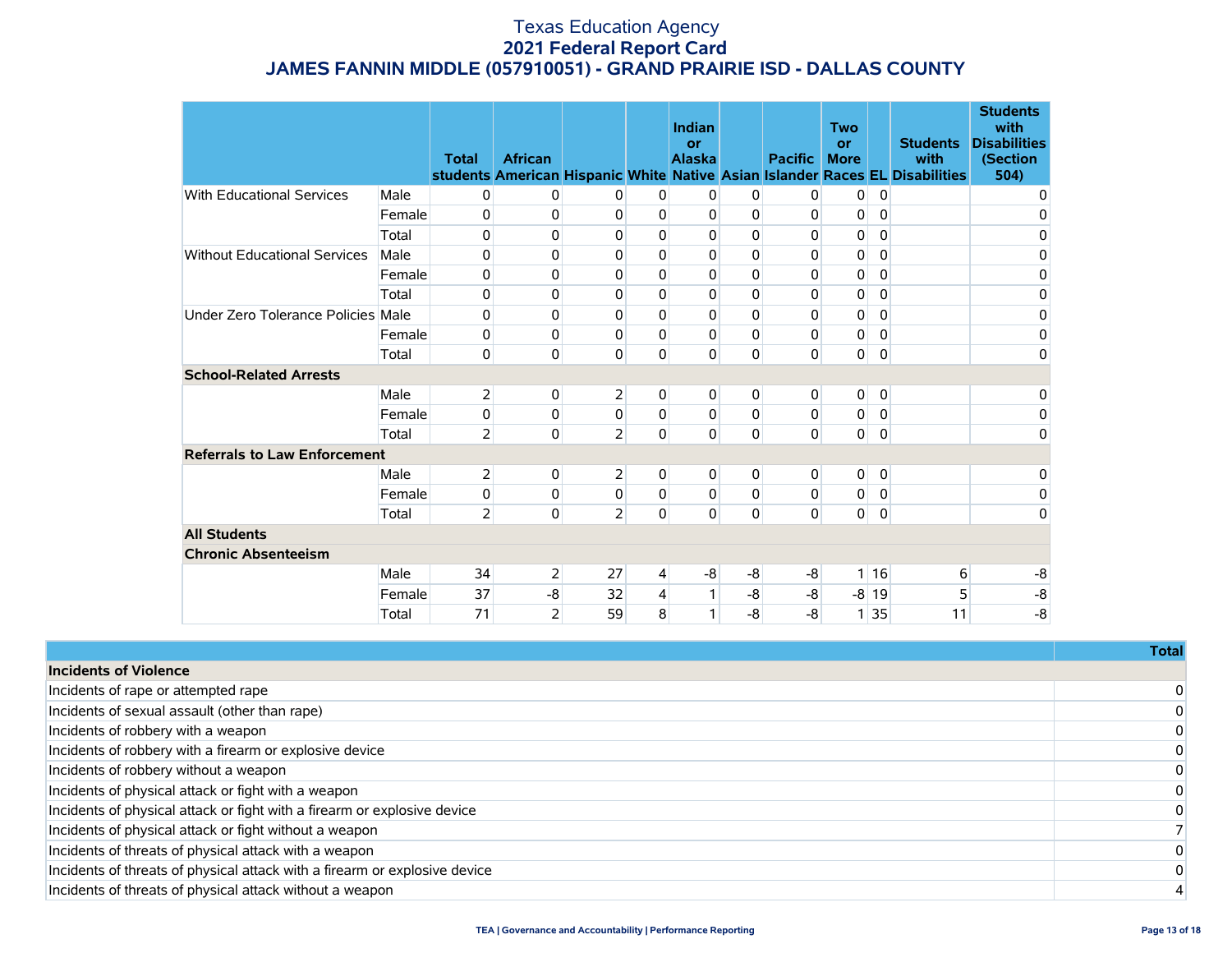|                                                          | Total    |
|----------------------------------------------------------|----------|
| Incidents of possession of a firearm or explosive device | $\Omega$ |
| Allegations of Harassment or bullying                    |          |
| On the basis of sex                                      |          |
| On the basis of race                                     | $\Omega$ |
| On the basis of disability                               | $\Omega$ |
| On the basis of sexual orientation                       | $\Omega$ |
| On the basis of religion                                 | $\Omega$ |

Part (viii)(II) This section provides information from the 2017-18 CRDC surveys, submitted by school districts to the Office for Civil Rights, on the number of students enrolled in preschool programs and accelerated coursework to earn postsecondary credit while still in high school.

|                                      |        | <b>Total</b> | <b>African</b> |      |      | Indian<br>or<br><b>Alaska</b> |      | <b>Pacific</b> | Two<br>or<br><b>More</b> |      | <b>Students</b><br>with<br>students American Hispanic White Native Asian Islander Races EL Disabilities |
|--------------------------------------|--------|--------------|----------------|------|------|-------------------------------|------|----------------|--------------------------|------|---------------------------------------------------------------------------------------------------------|
| <b>Preschool Programs</b>            |        |              |                |      |      |                               |      |                |                          |      |                                                                                                         |
|                                      | Male   | -9           | -9             | $-9$ | -9   | $-9$                          | -9   | -9             | $-9$                     | $-9$ | -9                                                                                                      |
|                                      | Female | -9           | -9             | -9   | -9   | -9                            | -9   | -9             | $-9$                     | -9   | -9                                                                                                      |
|                                      | Total  | -9           | -9             | -9   | -9   | -9                            | -9   | -9             | $-9$                     | -9   | -9                                                                                                      |
| <b>Accelerated Coursework</b>        |        |              |                |      |      |                               |      |                |                          |      |                                                                                                         |
| <b>Advanced Placement Courses</b>    | Male   | -9           | -9             | -9   | -9   | -9                            | -9   | -9             | $-9$                     | -9   | -9                                                                                                      |
|                                      | Female | -9           | -9             | $-9$ | -9   | -9                            | -9   | -9             | $-9$                     | -9   | -9                                                                                                      |
|                                      | Total  | -9           | $-9$           | $-9$ | $-9$ | -9                            | -9   | -9             | $-9$                     | -9   | -9                                                                                                      |
| International Baccalaureate Courses  | Male   | -9           | -9             | $-9$ | -9   | -9                            | -9   | -9             | $-9$                     | -9   | -9                                                                                                      |
|                                      | Female | -9           | -9             | -9   | $-9$ | -9                            | -9   | -9             | $-9$                     | -9   | -9                                                                                                      |
|                                      | Total  | -9           | -9             | $-9$ | -9   | $-9$                          | -9   | -9             | $-9$                     | -9   | -9                                                                                                      |
| Dual Enrollment/Dual Credit Programs | Male   | -9           | -9             | -9   | -9   | $-9$                          | -9   | -9             | $-9$                     | -9   | -9                                                                                                      |
|                                      | Female | -9           | -9             | -9   | $-9$ | $-9$                          | $-9$ | -9             | -9                       | -9   | -9                                                                                                      |
|                                      | Total  | -9           | -9             | -9   | -9   | -9                            | -9   | -9             | -9                       | -9   | -9                                                                                                      |

- Indicates there are no data available in the group.

-3 Indicates skip logic failure.

-8 Indicates EDFacts missing data.

-9 Indicates not applicable / skipped.

-11 Indicates suppressed data.

Blank cell indicates the student group is not applicable to this report.

#### **Part (ix): Teacher Quality Data**

This section provides information on the professional qualifications of teachers, including information disaggregated by high- and low-poverty schools on the number and percentage of (I) inexperienced teacher, principals, and other school leaders; (II) teachers teaching with emergency or provisional credentials; and (III) teachers who are not teaching in the subject or field for which the teacher is certified or licensed.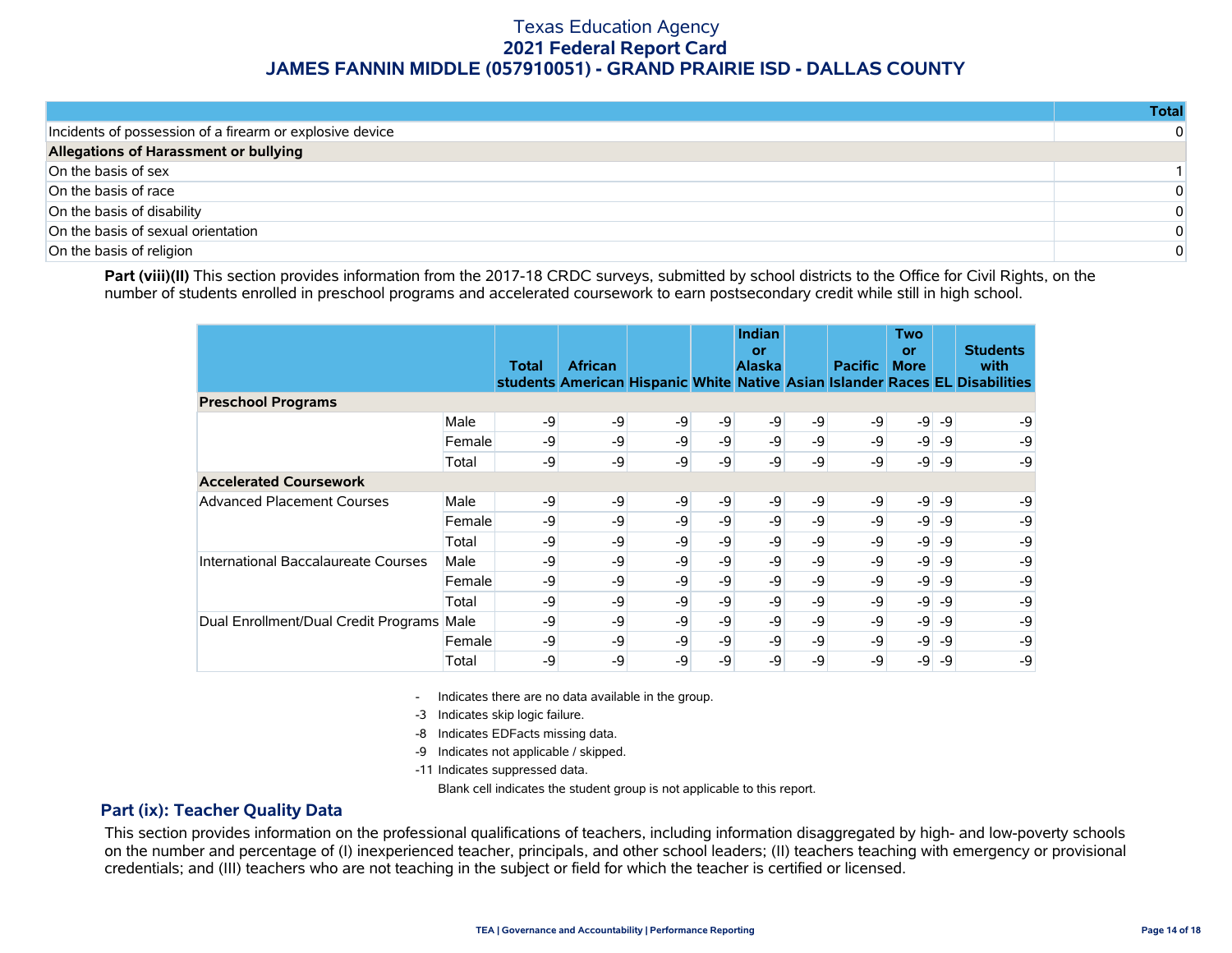|                                                                                                        | <b>All School</b>     |       |
|--------------------------------------------------------------------------------------------------------|-----------------------|-------|
|                                                                                                        | <b>Number Percent</b> |       |
| Inexperienced Teachers, Principals, and Other School Leaders                                           | 14.2                  | 29.3% |
| Teachers Teaching with Emergency or Provisional Credentials                                            | 5.0                   | 11.0% |
| Teacher Who Are Not Teaching in the Subject or Field for Which<br>the Teacher is Certified or Licensed | 7.4                   | 16.3% |

- Indicates there are no data available in the group.

Blank cell indicates there are no data available in the group.

### **Part (x): Per-pupil Expenditure**

This section provides information on the per-pupil expenditures of federal, state, and local funds, including actual personnel expenditures and actual non-personnel expenditures, disaggregated by source of funds, for each school district and campus for the 2020-21 fiscal year.

 *To be updated by June 30th, 2022.*

### **Part (xi): STAAR Alternate 2 Participation**

This section provides information on the number and percentage of students with the most significant cognitive disabilities who take STAAR Alternate 2, by grade and subject for the 2020-21 school year.

|                    | <b>State</b><br><b>Number</b> | <b>State</b><br>Rate<br>of | of ALT2 ALT2 of ALT2 | ALT <sub>2</sub> | <b>District District Campus Campus</b><br><b>Number Rate of Number</b><br>of ALT <sub>2</sub> | Rate of<br>ALT <sub>2</sub> |
|--------------------|-------------------------------|----------------------------|----------------------|------------------|-----------------------------------------------------------------------------------------------|-----------------------------|
| Grade 3            |                               |                            |                      |                  |                                                                                               |                             |
| Reading            | 4,966                         | 1%                         | 24                   | 1%               | -                                                                                             |                             |
| <b>Mathematics</b> | 4,961                         | 1%                         | 24                   | 1%               |                                                                                               |                             |
| Grade 4            |                               |                            |                      |                  |                                                                                               |                             |
| Reading            | 5,046                         | 1%                         | 30                   | 2%               | -                                                                                             |                             |
| <b>Mathematics</b> | 5,040                         | 1%                         | 30                   | 2%               |                                                                                               |                             |
| Grade 5            |                               |                            |                      |                  |                                                                                               |                             |
| Reading            | 5,133                         | 1%                         | 24                   | 1%               | $\overline{a}$                                                                                |                             |
| <b>Mathematics</b> | 5,138                         | 1%                         | 24                   | 1%               | $\overline{a}$                                                                                |                             |
| Science            | 5,130                         | 1%                         | 24                   | 1%               | -                                                                                             |                             |
| Grade 6            |                               |                            |                      |                  |                                                                                               |                             |
| Reading            | 4,925                         | 1%                         | 21                   | 1%               | 5                                                                                             | 2%                          |
| Mathematics        | 4,923                         | 1%                         | 20                   | 1%               | 5                                                                                             | 2%                          |
| Grade 7            |                               |                            |                      |                  |                                                                                               |                             |
| Reading            | 4,586                         | 1%                         | 19                   | 1%               | 6                                                                                             | 3%                          |
| <b>Mathematics</b> | 4,581                         | 1%                         | 19                   | 1%               | 6                                                                                             | 3%                          |
| Grade 8            |                               |                            |                      |                  |                                                                                               |                             |
| Reading            | 4,513                         | 1%                         | 24                   | 1%               | 7                                                                                             | 3%                          |
| <b>Mathematics</b> | 4,507                         | 1%                         | 24                   | 1%               | 7                                                                                             | 3%                          |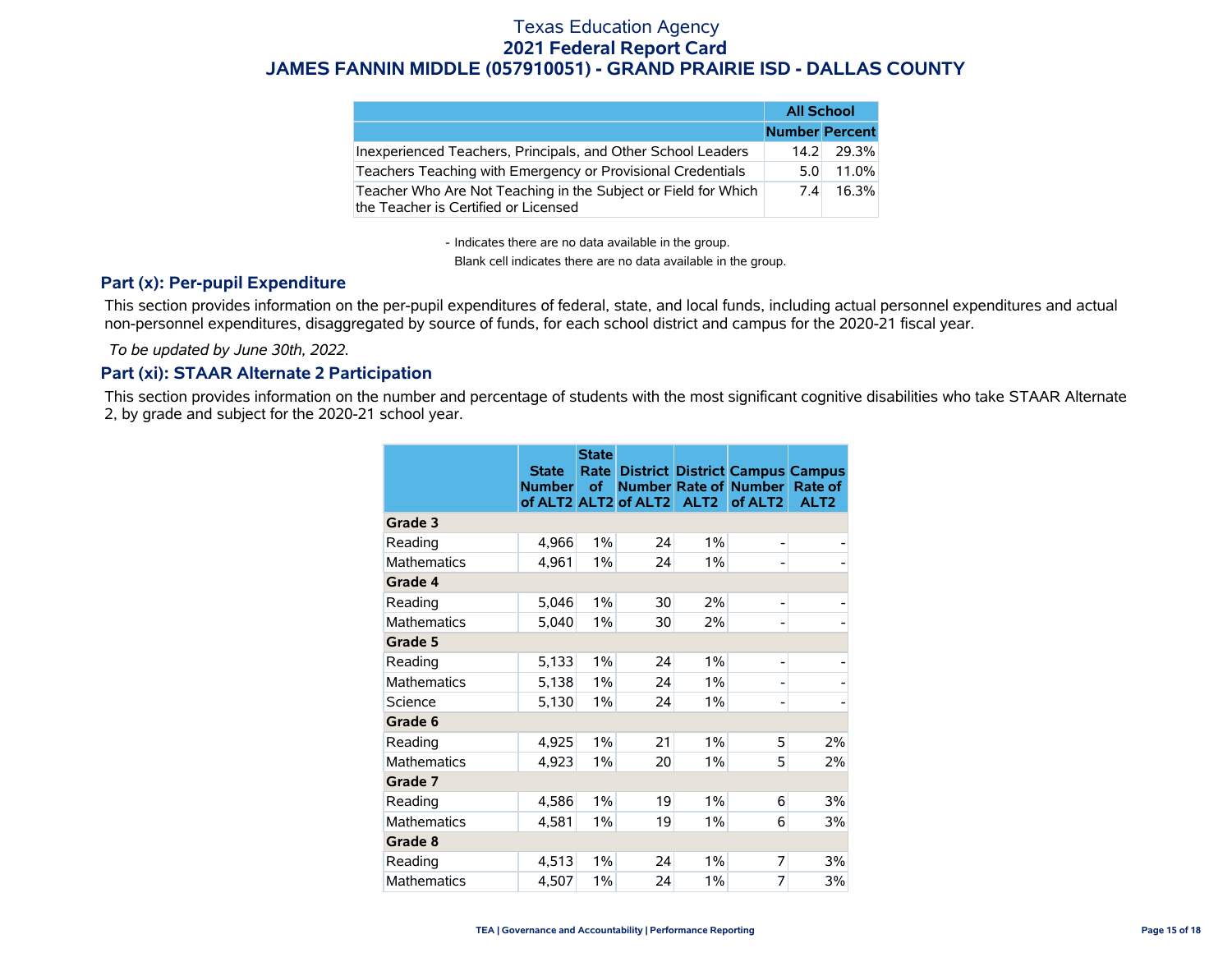|                      | <b>State</b><br><b>Number</b> | <b>State</b><br>Rate<br><b>of</b> | of ALT2 ALT2 of ALT2 | ALT <sub>2</sub> | <b>District District Campus Campus</b><br><b>Number Rate of Number</b><br>of ALT <sub>2</sub> | Rate of<br>ALT <sub>2</sub> |
|----------------------|-------------------------------|-----------------------------------|----------------------|------------------|-----------------------------------------------------------------------------------------------|-----------------------------|
| Science              | 4,492                         | 1%                                | 24                   | $1\%$            | 7                                                                                             | 3%                          |
| <b>End of Course</b> |                               |                                   |                      |                  |                                                                                               |                             |
| English I            | 4,504                         | 1%                                | 27                   | 1%               | $\overline{\phantom{0}}$                                                                      |                             |
| English II           | 4,092                         | 1%                                | 24                   | 1%               |                                                                                               |                             |
| Algebra I            | 4,514                         | 1%                                | 27                   | 1%               |                                                                                               |                             |
| Biology              | 4,424                         | 1%                                | 27                   | $1\%$            | -                                                                                             |                             |
| <b>All Grades</b>    |                               |                                   |                      |                  |                                                                                               |                             |
| All Subjects         | 85,481                        | 1%                                | 436                  | 1%               | 43                                                                                            | 3%                          |
| Reading              | 37,771                        | 1%                                | 193                  | $1\%$            | 18                                                                                            | 3%                          |
| <b>Mathematics</b>   | 33,664                        | 1%                                | 168                  | $1\%$            | 18                                                                                            | 3%                          |
| Science              | 14,046                        | 1%                                | 75                   | $1\%$            | 7                                                                                             | 3%                          |

- Indicates there are no students in the group.

\* Indicates results are masked due to small numbers to protect student confidentiality.

### **Part (xii): Statewide National Assessment of Educational Progress (NAEP)**

This section provides results on the state academic assessments in reading and mathematics in grades 4 and 8 of the 2019 National Assessment of Educational Progress, compared to the national average of such results.

| <b>State Level: 2019 Percentages at NAEP Achievement Levels</b> |                     |                            |                      |              |                                               |    |                               |                   |                               |                |  |  |  |
|-----------------------------------------------------------------|---------------------|----------------------------|----------------------|--------------|-----------------------------------------------|----|-------------------------------|-------------------|-------------------------------|----------------|--|--|--|
|                                                                 |                     |                            | $\%$<br><b>Basic</b> | <b>Below</b> | $\%$<br>At or<br><b>Above</b><br><b>Basic</b> |    | $\%$<br>At or<br><b>Above</b> | <b>Proficient</b> | $\%$<br>At<br><b>Advanced</b> |                |  |  |  |
| Grade                                                           | <b>Subject</b>      | <b>Student Group</b>       |                      | TX US        | <b>TX US</b>                                  |    | <b>TX</b>                     | <b>US</b>         | <b>TX</b>                     | US.            |  |  |  |
|                                                                 | Grade 4 Reading     | Overall                    | 39                   | 34           | 61                                            | 66 | 30                            | 35                | 7                             | 9              |  |  |  |
|                                                                 |                     | <b>Black</b>               | 52                   | 52           | 48                                            | 48 | 16                            | 18                | $\overline{2}$                | 3              |  |  |  |
|                                                                 |                     | Hispanic                   | 48                   | 45           | 52                                            | 55 | 21                            | 23                | 3                             | $\overline{4}$ |  |  |  |
|                                                                 |                     | White                      | 22                   | 23           | 78                                            | 77 | 48                            | 45                | 12                            | 12             |  |  |  |
|                                                                 |                     | American Indian            | ∗                    | 50           | $\ast$                                        | 50 | *                             | 19                | $\ast$                        | 3              |  |  |  |
|                                                                 |                     | Asian                      | 11                   | 18           | 89                                            | 82 | 65                            | 57                | 25                            | 22             |  |  |  |
|                                                                 |                     | Pacific Islander           | *                    | 42           | *                                             | 58 | *                             | 25                | $\ast$                        | $\overline{4}$ |  |  |  |
|                                                                 |                     | Two or More Races          | 26                   | 28           | 74                                            | 72 | 38                            | 40                | 6                             | 11             |  |  |  |
|                                                                 |                     | Econ Disadv                | 50                   | 47           | 50                                            | 53 | 19                            | 21                | 3                             | 3              |  |  |  |
|                                                                 |                     | Students with Disabilities | 79                   | 73           | 21                                            | 27 | 8                             | 10                | 1                             | 2              |  |  |  |
|                                                                 |                     | English Language Learners  | 61                   | 65           | 39                                            | 35 | 12                            | 10                | $\overline{2}$                | 1              |  |  |  |
|                                                                 | Mathematics Overall |                            | 16                   | 19           | 84                                            | 81 | 44                            | 41                | 9                             | 9              |  |  |  |
|                                                                 |                     | <b>Black</b>               | 24                   | 35           | 76                                            | 65 | 32                            | 20                | 3                             | 2              |  |  |  |
|                                                                 |                     | Hispanic                   | 19                   | 27           | 81                                            | 73 | 35                            | 28                | 4                             | 3              |  |  |  |
|                                                                 |                     | White                      | 8                    | 11           | 92                                            | 89 | 59                            | 52                | 16                            | 12             |  |  |  |
|                                                                 |                     | American Indian            | *                    | 33           | *                                             | 67 | *                             | 24                | *                             | 4              |  |  |  |
|                                                                 |                     | Asian                      | 4                    | 7            | 96                                            | 93 | 82                            | 69                | 45                            | 28             |  |  |  |
|                                                                 |                     | Pacific Islander           | $\ast$               | 36           | *                                             | 64 | *                             | 28                | *                             | 6              |  |  |  |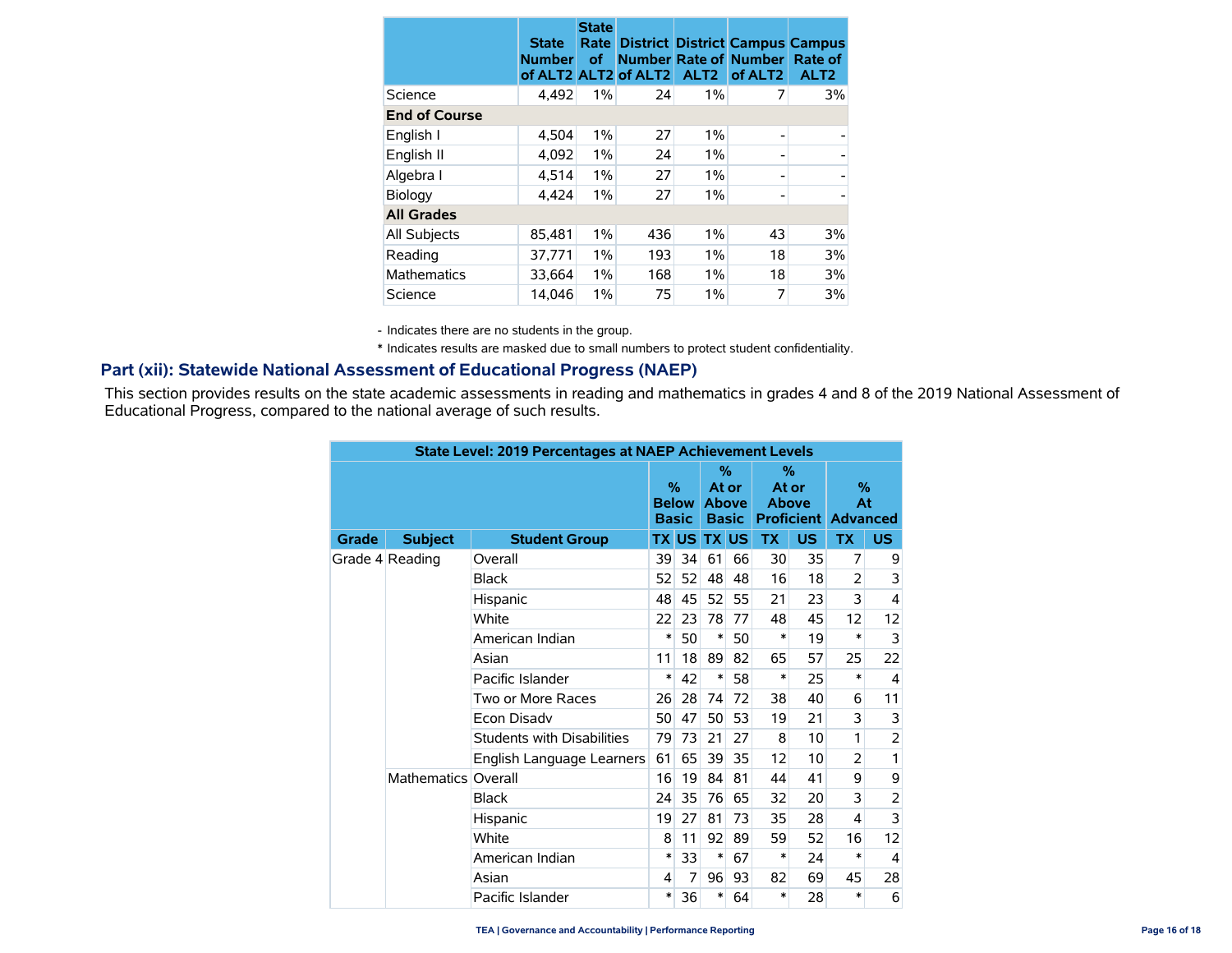|       |                     | <b>State Level: 2019 Percentages at NAEP Achievement Levels</b> |                                      |              |                                            |    |                                                          |                         |                |                |
|-------|---------------------|-----------------------------------------------------------------|--------------------------------------|--------------|--------------------------------------------|----|----------------------------------------------------------|-------------------------|----------------|----------------|
|       |                     |                                                                 | $\%$<br><b>Below</b><br><b>Basic</b> |              | %<br>At or<br><b>Above</b><br><b>Basic</b> |    | %<br>At or<br><b>Above</b><br><b>Proficient Advanced</b> |                         | $\%$<br>At     |                |
| Grade | <b>Subject</b>      | <b>Student Group</b>                                            |                                      | <b>TX US</b> | <b>TX US</b>                               |    | <b>TX</b>                                                | <b>US</b>               | <b>TX</b>      | US.            |
|       |                     | Grade 4 Mathematics Two or More Races                           | 9                                    | 16           | 91                                         | 84 | 51                                                       | 44                      | 9              | 10             |
|       |                     | <b>Econ Disadv</b>                                              | 21                                   | 29           | 79                                         | 71 | 32                                                       | 26                      | 3              | 3              |
|       |                     | <b>Students with Disabilities</b>                               | 55                                   | 54           | 45                                         | 46 | 13                                                       | 14                      | 1              | $\overline{2}$ |
|       |                     | English Language Learners                                       |                                      | 41           | 76                                         | 59 | 29                                                       | 16                      | $\overline{2}$ | 1              |
|       | Grade 8 Reading     | Overall                                                         | 33                                   | 27           | 67                                         | 73 | 25                                                       | 34                      | $\overline{2}$ | 4              |
|       |                     | <b>Black</b>                                                    | 53                                   | 46           | 47                                         | 54 | 41                                                       | 15                      | n/a            | 1              |
|       |                     | Hispanic                                                        | 38                                   | 37           | 62                                         | 63 | 19                                                       | 22                      | 1              | $\overline{c}$ |
|       |                     | White                                                           |                                      | 18           | 80                                         | 82 | 35                                                       | 42                      | 3              | 5              |
|       |                     | American Indian                                                 | $\ast$                               | 41           | $\ast$                                     | 59 | *                                                        | 19                      | $\ast$         | $\mathbf{1}$   |
|       |                     | Asian                                                           | 8                                    | 13           | 92                                         | 87 | 59                                                       | 57                      | 11             | 13             |
|       |                     | Pacific Islander                                                | $\ast$                               | 37           | $\ast$                                     | 63 | *                                                        | 25                      | $\ast$         | $\overline{2}$ |
|       |                     | Two or More Races                                               | 26                                   | 24           | 74                                         | 76 | 25                                                       | 37                      | 1              | 5              |
|       |                     | Econ Disadv                                                     |                                      | 40           | 57                                         | 60 | 15                                                       | 20                      | n/a            | 1              |
|       |                     | <b>Students with Disabilities</b>                               | 81                                   | 68           | 19                                         | 32 | 3                                                        | 7                       | n/a            | n/a            |
|       |                     | English Language Learners                                       | 66                                   | 72           | 34                                         | 28 | 4                                                        | $\overline{\mathbf{4}}$ | n/a            | n/a            |
|       | Mathematics Overall |                                                                 | 32                                   | 31           | 68                                         | 69 | 30                                                       | 34                      | 7              | 10             |
|       |                     | <b>Black</b>                                                    | 48                                   | 53           | 52                                         | 47 | 16                                                       | 14                      | $\overline{2}$ | 2              |
|       |                     | Hispanic                                                        | 37                                   | 43           | 63                                         | 57 | 21                                                       | 20                      | 3              | 4              |
|       |                     | White                                                           | 20                                   | 20           | 80                                         | 80 | 44                                                       | 44                      | 13             | 13             |
|       |                     | American Indian                                                 | $\ast$                               | 49           | $\ast$                                     | 51 | $\ast$                                                   | 15                      | $\ast$         | 3              |
|       |                     | Asian                                                           | 10                                   | 12           | 90                                         | 88 | 71                                                       | 64                      | 36             | 33             |
|       |                     | Pacific Islander                                                | $\ast$                               | 45           | $\ast$                                     | 55 | *                                                        | 21                      | $\ast$         | 4              |
|       |                     | Two or More Races                                               | 25                                   | 27           | 75                                         | 73 | 41                                                       | 38                      | 11             | 12             |
|       |                     | <b>Econ Disadv</b>                                              | 41                                   | 46           | 59                                         | 54 | 19                                                       | 18                      | $\overline{2}$ | 3              |
|       |                     | <b>Students with Disabilities</b>                               | 73                                   | 73           | 27                                         | 27 | 5                                                        | 6                       | 1              | $\overline{c}$ |
|       |                     | English Language Learners                                       | 60                                   | 72           | 40                                         | 28 | 8                                                        | 5                       | 1              | 1              |

\* Indicates reporting standards not met.

n/a Indicates data reporting is not applicable for this group.

| <b>State Level:</b><br>2019 NAEP Participation Rates for Students with<br><b>Disabilities and English Learners</b> |                 |                                            |      |  |  |  |  |
|--------------------------------------------------------------------------------------------------------------------|-----------------|--------------------------------------------|------|--|--|--|--|
| Grade                                                                                                              | <b>Subject</b>  | <b>Student Group</b>                       | Rate |  |  |  |  |
|                                                                                                                    | Grade 4 Reading | Students with Disabilities                 |      |  |  |  |  |
|                                                                                                                    |                 | <b>English Learners</b>                    | 94%  |  |  |  |  |
|                                                                                                                    |                 | Mathematics Students with Disabilities 79% |      |  |  |  |  |
|                                                                                                                    |                 | <b>English Learners</b>                    | 97%  |  |  |  |  |